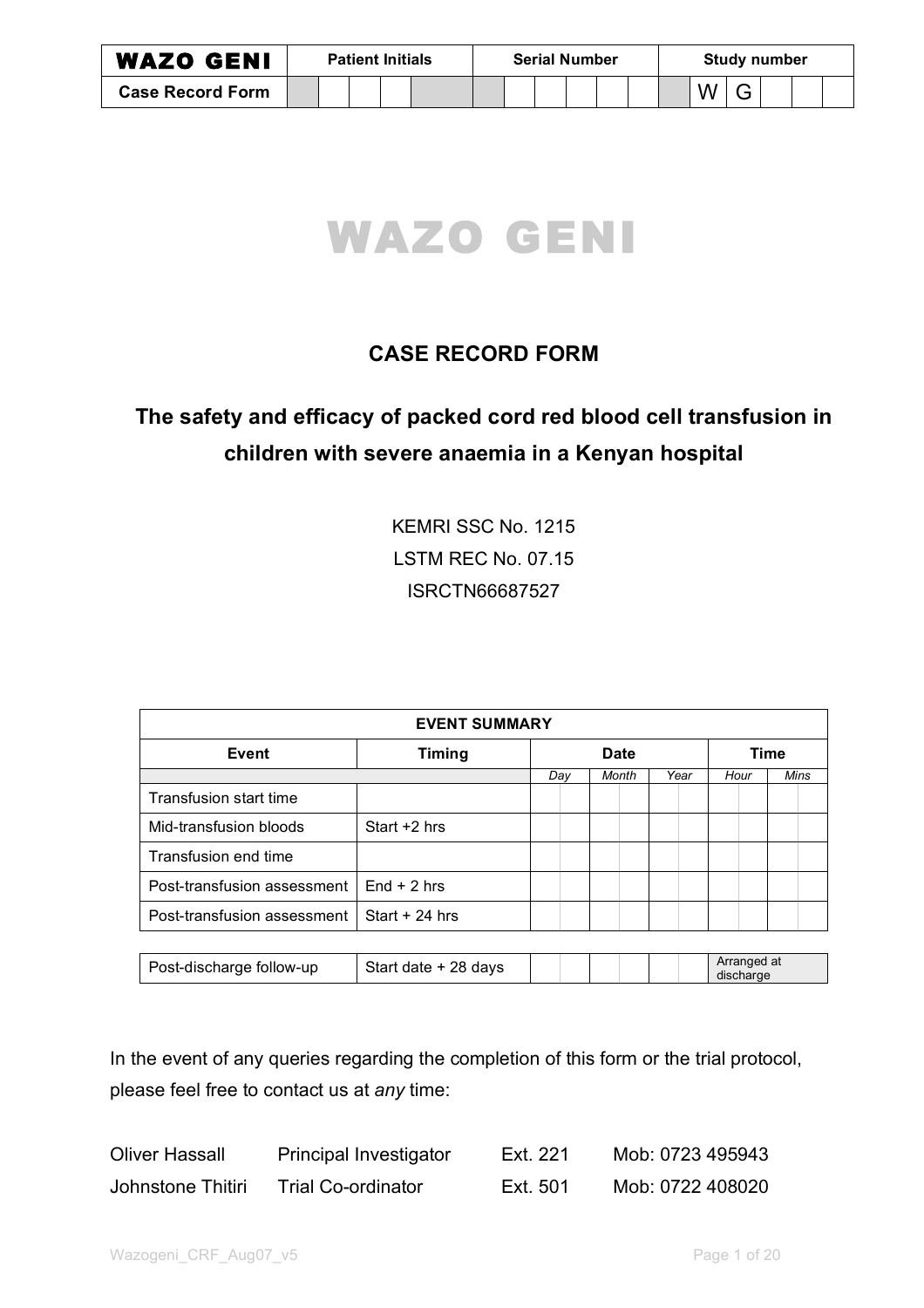| <b>WAZO GENI</b>        | <b>Patient Initials</b> |  |  |  |  | <b>Serial Number</b> |  |  |  |  |  | <b>Study number</b> |  |  |  |  |  |
|-------------------------|-------------------------|--|--|--|--|----------------------|--|--|--|--|--|---------------------|--|--|--|--|--|
| <b>Case Record Form</b> |                         |  |  |  |  |                      |  |  |  |  |  |                     |  |  |  |  |  |

### **CONTENTS AND INSTRUCTIONS**

### **Contents**

| <b>Task</b>                          | Timing (where applicable)          | <b>Responsibility</b> | Page           |
|--------------------------------------|------------------------------------|-----------------------|----------------|
| Front page and event summary         |                                    |                       | 1              |
| Contents and instructions            |                                    |                       | 2              |
| Statement of eligibility             | On recruitment                     | MO/CO                 | 3              |
| Pre-transfusion clinical assessment  | On admission to KEMRI ward         | MO/CO                 | 4              |
| Post-transfusion clinical assessment | +2 hrs after end of transfusion    | MO/CO                 | 5              |
| Post-transfusion clinical assessment | +24 hrs after start of transfusion | MO/CO                 | 6              |
| Discharge clinical assessment        | At discharge                       | MO/CO                 | $\overline{7}$ |
| Follow-up clinical assessment        | 28 days after transfusion          | MO/CO                 | 8              |
| <b>Concomitant medication</b>        |                                    | MO/CO                 | 9              |
| <b>Transfusion observations</b>      |                                    | <b>Nurse</b>          | 10             |
| Follow-up (Home)                     | 35 days after transfusion          | Investigator          | 11             |
| Laboratory data (1)                  |                                    | Investigator          | 12             |
| Laboratory data (2)                  |                                    | Investigator          | 13             |
| Laboratory data (3)                  |                                    | Investigator          | 14             |
| Definitions of adverse events        |                                    |                       | 15             |
| Non-serious adverse events           |                                    | MO/CO, Investigator   | 16             |
| Non-serious adverse events           |                                    | MO/CO, Investigator   | 17             |
| Non-serious adverse events           |                                    | MO/CO, Investigator   | 18             |
| Serious adverse events               |                                    | MO/CO, Investigator   | 19             |
| Serious adverse events               |                                    | MO/CO, Investigator   | 20             |

### **General Instructions**

- Ensure you are familiar with the definitions of adverse and serious adverse events
- All fields should be completed
- Use a ball point pen and write clearly
- Print name, sign and date where indicated
- Errors ahould be crossed out with a single line. The correction should be made as close to the original as possible and initialled and dated.
- Ensure that adverse events/ serious adverse events are reported fully
- If you have any concerns, do not hesitate to contact Oliver Hassall (PI) or Johnstone Thitiri (Trial Co-ordinator)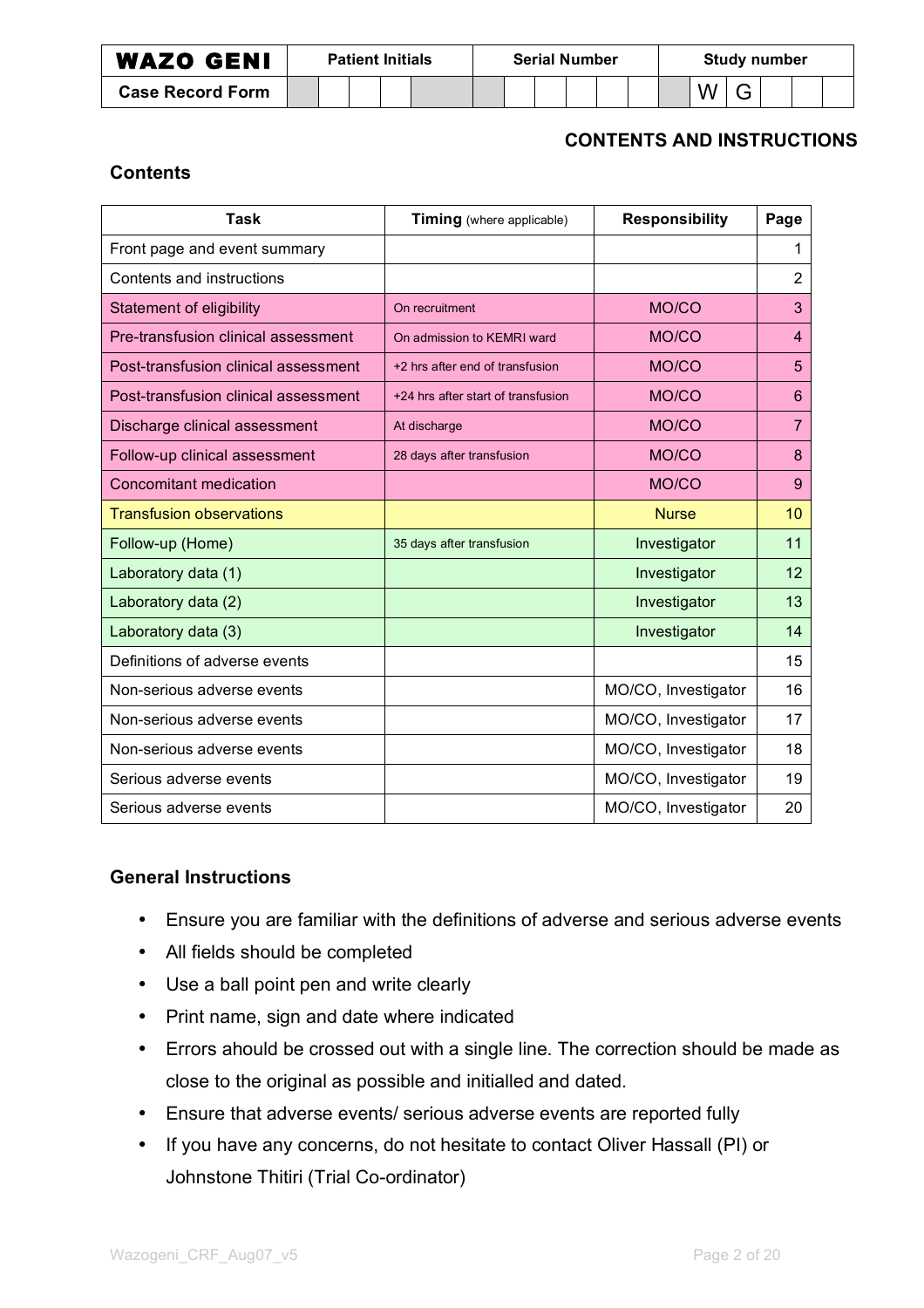| <b>WAZO GENI</b>                                                                                                                                                                                                                                                                                            | <b>Patient Initials</b><br><b>Serial Number</b> |  |                            |  |  |  |  |  |                |   |   | <b>Study number</b>                                                     |  |
|-------------------------------------------------------------------------------------------------------------------------------------------------------------------------------------------------------------------------------------------------------------------------------------------------------------|-------------------------------------------------|--|----------------------------|--|--|--|--|--|----------------|---|---|-------------------------------------------------------------------------|--|
| <b>Case Record Form</b>                                                                                                                                                                                                                                                                                     |                                                 |  |                            |  |  |  |  |  |                | W | G |                                                                         |  |
|                                                                                                                                                                                                                                                                                                             |                                                 |  |                            |  |  |  |  |  |                |   |   | <b>ELIGIBILITY</b><br>Check appropriate boxes with a tick $(\boxtimes)$ |  |
| <b>Inclusion criteria</b><br>These questions must both be answered YES for the child to be eligible for the study<br>1. Is the child aged 12 years or less?<br>1. Does the child have severe anaemia requiring transfusion?<br>If aged < 3 months, $Hb \le 10g/dL$<br>If aged $> 3$ months, $Hb \leq 4g/dL$ |                                                 |  |                            |  |  |  |  |  | YES            |   |   | ΝO<br>Ineligible                                                        |  |
| <b>Exclusion criteria</b><br>If any of the following questions are answered YES, the child is not eligible for the study                                                                                                                                                                                    |                                                 |  |                            |  |  |  |  |  |                |   |   |                                                                         |  |
| 1. Is the child in coma?<br>Blantyre Coma Scale score ≤ 2                                                                                                                                                                                                                                                   |                                                 |  |                            |  |  |  |  |  | <b>YES</b>     |   |   | ΝO                                                                      |  |
| 2. Is the child prostrated?<br>If unable to sit when well, unable to take enteral feeds (ng/oral)<br>If able to sit when well, unable to sit<br>$\bullet$                                                                                                                                                   |                                                 |  |                            |  |  |  |  |  | ш.             |   |   |                                                                         |  |
| 3. Does the child have uncompensated shock?                                                                                                                                                                                                                                                                 |                                                 |  |                            |  |  |  |  |  | $\mathbb{R}^n$ |   |   |                                                                         |  |
| 4. Does the child have compensated shock?<br>Capillary refill $\geq$ 3s and/or<br>Temperature gradient                                                                                                                                                                                                      |                                                 |  |                            |  |  |  |  |  | $\Box$         |   |   |                                                                         |  |
| 5. Does the child have respiratory distress? (Deep breathing)                                                                                                                                                                                                                                               |                                                 |  |                            |  |  |  |  |  | $\mathbf{L}$   |   |   |                                                                         |  |
| 6. Does the child have neonatal jaundice requiring an exchange transfusion?                                                                                                                                                                                                                                 |                                                 |  |                            |  |  |  |  |  |                |   |   |                                                                         |  |
| 7. Is the child enrolled in another intervention trial?                                                                                                                                                                                                                                                     |                                                 |  |                            |  |  |  |  |  |                |   |   |                                                                         |  |
| 8. Does the child have any other marker of clinical severity that would preclude<br>enrolment in the study? (If in doubt, contact study team)                                                                                                                                                               |                                                 |  |                            |  |  |  |  |  |                |   |   |                                                                         |  |
| If YES, give below:                                                                                                                                                                                                                                                                                         |                                                 |  | __________________________ |  |  |  |  |  | Ineligible     |   |   |                                                                         |  |
| <b>Consent</b><br>Informed consent must be given before the child can be enrolled in the study                                                                                                                                                                                                              |                                                 |  |                            |  |  |  |  |  |                |   |   |                                                                         |  |
| Has the child's parent or guardian given informed consent for the child to<br>enrol in the study and receive a cord blood transfusion?                                                                                                                                                                      |                                                 |  |                            |  |  |  |  |  | <b>YES</b>     |   |   | <b>NO</b><br>Ineligible                                                 |  |

I have assessed the patient, checked the inclusion/exclusion criteria and confirmed that informed consent has been given. The patient is eligible for the study.

| <b>Name</b>             | Sign                    | <b>Date</b> |       | Time $(24hr)$ |      |      |
|-------------------------|-------------------------|-------------|-------|---------------|------|------|
|                         |                         |             |       |               |      |      |
| Investigator or nominee | Investigator or nominee | Dav         | Month | Year          | Hour | Mins |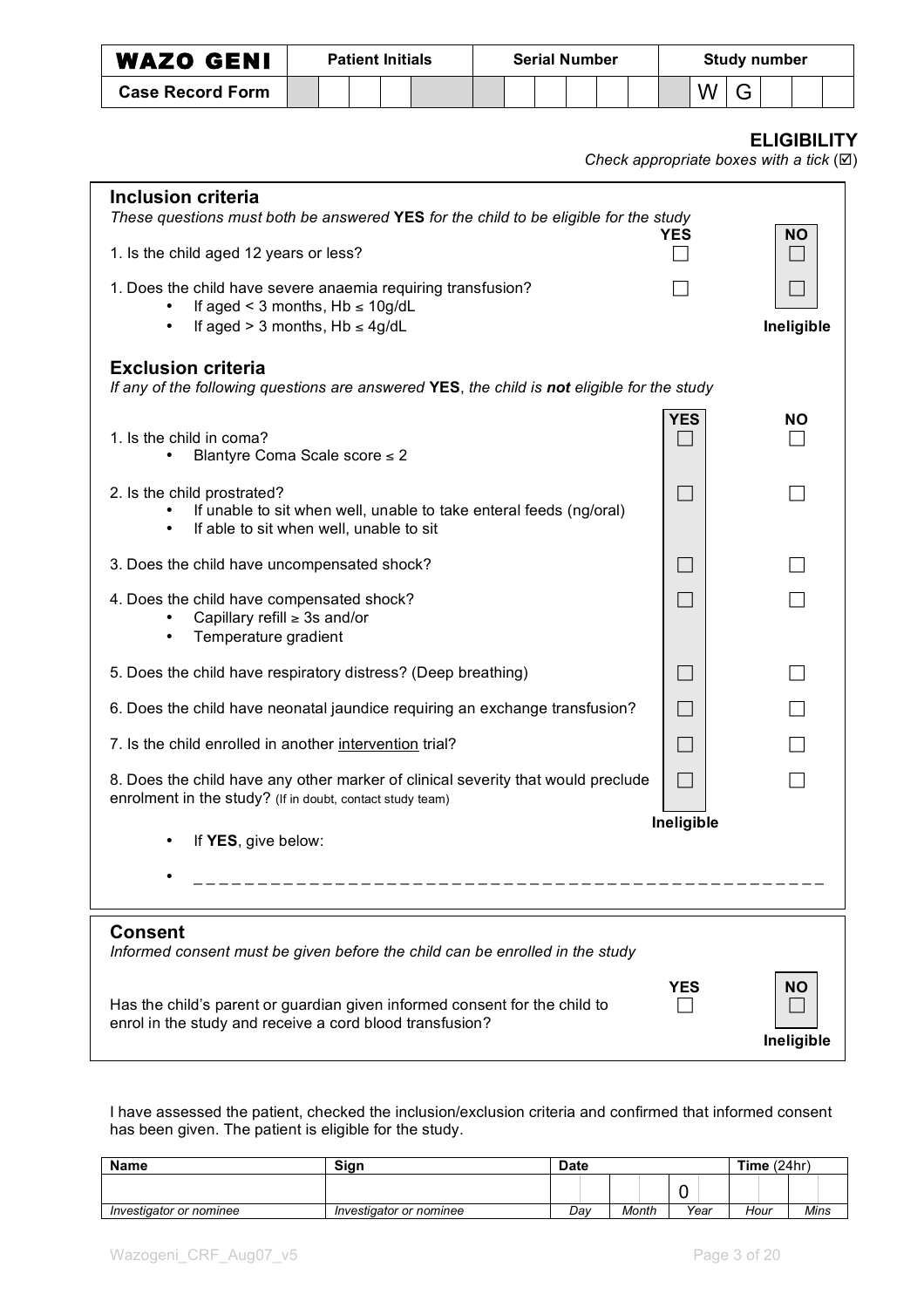| <b>WAZO GENI</b>        | <b>Patient Initials</b> |  |  |  | <b>Serial Number</b> |  |  |  |  |  | Study number |  |   |  |  |  |  |
|-------------------------|-------------------------|--|--|--|----------------------|--|--|--|--|--|--------------|--|---|--|--|--|--|
| <b>Case Record Form</b> |                         |  |  |  |                      |  |  |  |  |  |              |  | W |  |  |  |  |

## **PRE-TRANSFUSION (0 hrs)**

## **Clinical assessment prior to transfusion**

|     | <b>Admission to KDH</b> |      |               |      |  |
|-----|-------------------------|------|---------------|------|--|
|     | Date of KDH admission   |      | Time $(24hr)$ |      |  |
|     |                         |      |               |      |  |
|     |                         |      |               |      |  |
| Dav | Month                   | Year | Hour          | Mins |  |

| <b>PID Number</b> |  |  |  |  |  |  |  |  |  |  |  |  |  |
|-------------------|--|--|--|--|--|--|--|--|--|--|--|--|--|
|                   |  |  |  |  |  |  |  |  |  |  |  |  |  |
|                   |  |  |  |  |  |  |  |  |  |  |  |  |  |

|                | <b>Current clinical problems</b> |             |  |                |                | Anthropometric data |   |                     |       |   |  |
|----------------|----------------------------------|-------------|--|----------------|----------------|---------------------|---|---------------------|-------|---|--|
|                |                                  | <b>Sex</b>  |  |                | Male $\square$ |                     |   | Female $\square$    |       |   |  |
| $\overline{2}$ |                                  | Age         |  | v              |                |                     | m |                     |       | d |  |
| 3              |                                  | <b>DOB</b>  |  | $\blacksquare$ |                | -                   |   |                     |       |   |  |
| 4              |                                  | Weight      |  | kg             |                |                     |   | If pre-term infant: |       |   |  |
| 5              |                                  | Length      |  | cm             |                | Gest. Age           |   |                     | weeks |   |  |
| 6              |                                  | <b>MUAC</b> |  | cm             |                |                     |   |                     |       |   |  |

|                               | Has the child received a blood transfusion previously? | Yes □                          |                                          | No □ |          |              |  |  |  |
|-------------------------------|--------------------------------------------------------|--------------------------------|------------------------------------------|------|----------|--------------|--|--|--|
|                               |                                                        | If yes, on how many occasions? |                                          |      | previous | transfusions |  |  |  |
| Please give any details below |                                                        |                                |                                          |      |          |              |  |  |  |
|                               | <b>Date</b>                                            |                                | Details of transfusion reactions, if any |      |          |              |  |  |  |
| Day                           | Month                                                  | Year                           |                                          |      |          |              |  |  |  |
|                               |                                                        |                                |                                          |      |          |              |  |  |  |
|                               |                                                        |                                |                                          |      |          |              |  |  |  |
|                               |                                                        |                                |                                          |      |          |              |  |  |  |

Is the child currently receiving any treatment (e.g drug, fluid)?  $\boxed{\phantom{a}}$  Yes  $\boxed{\phantom{a}}$  No  $\boxed{\phantom{a}}$ *If yes, give details in the concomitant treatment sheet (Page 9)*

| Axillary       | Pulse | Resp | O <sub>2</sub> | Air/           | <b>BP</b> | ВP      | ВP    |
|----------------|-------|------|----------------|----------------|-----------|---------|-------|
| Temp           | Rate  | Rate | Sats           | O <sub>2</sub> | Systol    | Diastol | Mean  |
| $\rm ^{o}C$    | bpm   | bpm  | %              | A/O            | mm Ha     | mm Ha   | mm Hq |
| $\blacksquare$ |       |      |                |                |           |         |       |

| <b>General Appearance</b> |            |              |                  |                               |                                 |                               |
|---------------------------|------------|--------------|------------------|-------------------------------|---------------------------------|-------------------------------|
| Rigors/chills             | Yes □      | No $\square$ | Urticarial rash  | Yes □<br>No <sub>1</sub>      | Jaundice                        | Yes $\Box$<br>No <sub>1</sub> |
| <b>CVS</b>                |            |              |                  |                               |                                 |                               |
| Cap refill<br>$\geq 3s$   | Yes □ No □ |              | Temp gradient    | Yes $\square$<br>No $\square$ | Liver edge                      | cm bcm                        |
| <b>Chest</b>              |            |              |                  |                               |                                 |                               |
| Deep<br>breathing         | Yes ロ No ロ |              | Basal creps      | No $\square$<br>Yes $\Box$    | Wheeze                          | Yes $\Box$<br>No <sub>1</sub> |
| <b>CNS</b>                |            |              |                  |                               |                                 |                               |
| Prostration               | Yes $\Box$ | No □         | <b>BCS</b> score | / 5                           | <b>Others</b><br>(Record below) | Yes $\Box$<br>No <sub>1</sub> |

| <b>Additional findings of note</b> |           |             |       |      |               |      |
|------------------------------------|-----------|-------------|-------|------|---------------|------|
| Name                               | Sign      | <b>Date</b> |       |      | Time $(24hr)$ |      |
|                                    |           |             |       |      |               |      |
| Clinician                          | Clinician | Dav         | Month | Year | Hour          | Mins |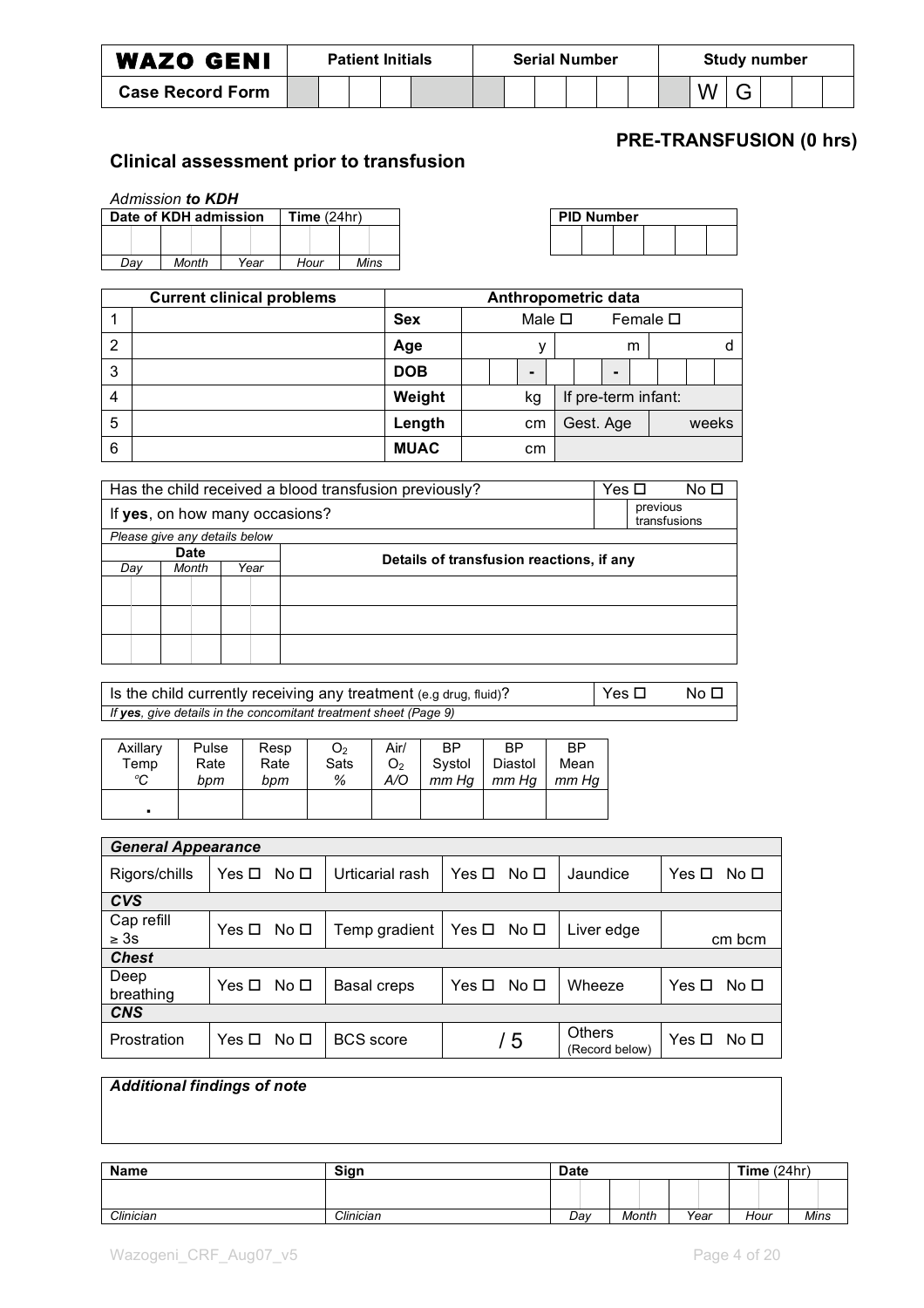| <b>WAZO GENI</b><br><b>Patient Initials</b> |  | <b>Serial Number</b> |  |  |  | <b>Study number</b> |  |  |  |  |  |  |  |  |  |  |  |
|---------------------------------------------|--|----------------------|--|--|--|---------------------|--|--|--|--|--|--|--|--|--|--|--|
| <b>Case Record Form</b>                     |  |                      |  |  |  |                     |  |  |  |  |  |  |  |  |  |  |  |

# **POST-TRANSFUSION (End transfusion + 2 hrs)**

# **Clinical assessment (2 hours after end of transfusion)**

|     | Date of assessment | Time $(24hr)$ |      |      |  |  |  |
|-----|--------------------|---------------|------|------|--|--|--|
|     |                    |               |      |      |  |  |  |
| Dav | Month              | Year          | Hour | Mins |  |  |  |

#### **Physical examination**

| Axillary | Pulse | Resp | O <sub>2</sub> | Air/ | ВP     | <b>RP</b> | <b>BP</b> |
|----------|-------|------|----------------|------|--------|-----------|-----------|
| Temp     | Rate  | Rate | Sats           | O2   | Systol | Diastol   | Mean      |
| °C       | bpm   | bpm  | %              | A/O  | mm Ha  | mm Ha     | mm Hq     |
|          |       |      |                |      |        |           |           |

| <b>General Appearance</b> |            |                 |                  |                          |                                 |                               |
|---------------------------|------------|-----------------|------------------|--------------------------|---------------------------------|-------------------------------|
| Rigors/chills             | Yes □      | No <sub>1</sub> | Urticarial rash  | Yes □<br>No <sub>1</sub> | Jaundice                        | Yes $\Box$<br>No <sub>1</sub> |
| <b>CVS</b>                |            |                 |                  |                          |                                 |                               |
| Cap refill<br>$\geq 3s$   | Yes $\Box$ | No <sub>1</sub> | Temp gradient    | Yes □<br>No <sub>1</sub> | Liver edge                      | cm bcm                        |
| <b>Chest</b>              |            |                 |                  |                          |                                 |                               |
| Deep<br>breathing         | Yes □      | No <sub>D</sub> | Basal creps      | No <sub>1</sub><br>Yes □ | Wheeze                          | No <sub>1</sub><br>Yes $\Box$ |
| <b>CNS</b>                |            |                 |                  |                          |                                 |                               |
| Prostration               | Yes $\Box$ | No <sub>1</sub> | <b>BCS</b> score | /5                       | <b>Others</b><br>(Record below) | Yes $\Box$<br>No <sub>1</sub> |

| <b>Additional findings of note</b> |  |
|------------------------------------|--|
|                                    |  |
|                                    |  |
| Addressed accepted                 |  |

#### **Adverse events**

| Has there been any evidence of a transfusion reaction?        | Yes L | No F |
|---------------------------------------------------------------|-------|------|
| If yes, ensure adverse event documentation completed (at end) |       |      |

| Have there been any adverse events since the last assessment? | Yes □ | No O |
|---------------------------------------------------------------|-------|------|
| If yes, ensure adverse event documentation completed (at end) |       |      |

#### **Concomitant medication**

| Has there been any change in the child's treatment since the last assessment? $\vert$ Yes $\Box$ | No $\Box$ |
|--------------------------------------------------------------------------------------------------|-----------|
| Tick yes if new treatment started or current treatment ceased.                                   |           |
| If yes, give details on concomitant treatment sheet (Page 9)                                     |           |

#### **Sign and date**

| <b>Name</b> | Sign      | <b>Date</b> |       |      | Time $(24hr)$ |      |  |
|-------------|-----------|-------------|-------|------|---------------|------|--|
|             |           |             |       |      |               |      |  |
| Clinician   | Clinician | Dav         | Month | Year | Hour          | Mins |  |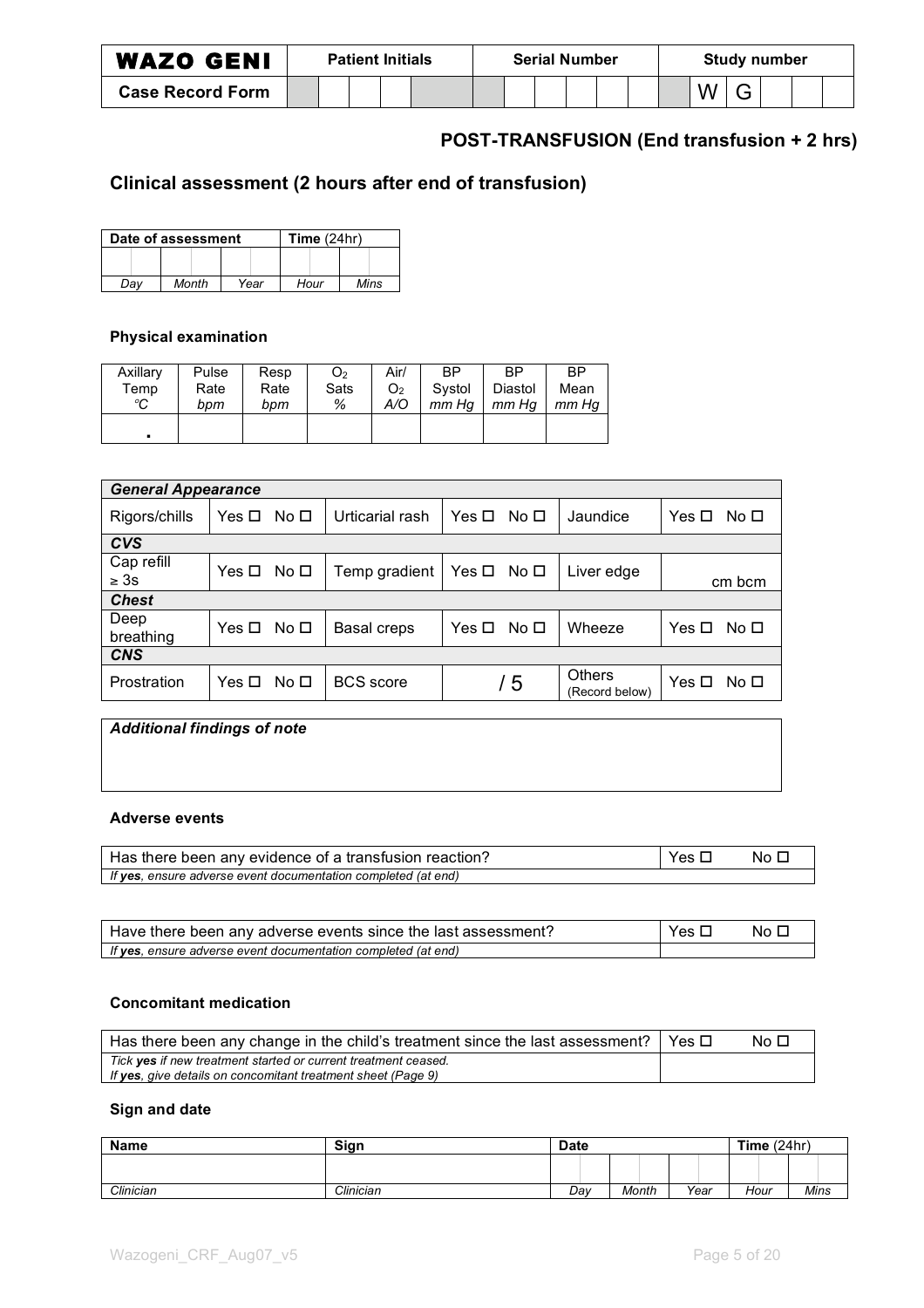| <b>WAZO GENI</b>        | <b>Patient Initials</b> |  |  |  | <b>Serial Number</b> |  |  |  |  | <b>Study number</b> |  |  |  |  |  |  |  |
|-------------------------|-------------------------|--|--|--|----------------------|--|--|--|--|---------------------|--|--|--|--|--|--|--|
| <b>Case Record Form</b> |                         |  |  |  |                      |  |  |  |  |                     |  |  |  |  |  |  |  |

# **POST-TRANSFUSION (+24 hrs)**

# **Clinical assessment (24 hrs after start of transfusion)**

|     | Date of assessment | Time $(24hr)$ |      |      |  |  |  |
|-----|--------------------|---------------|------|------|--|--|--|
|     |                    |               |      |      |  |  |  |
| Dav | Month              | Year          | Hour | Mins |  |  |  |

#### **Physical examination**

| Axillary | Pulse | Resp | O <sub>2</sub> | Air/ | ВP     | <b>RP</b> | <b>BP</b> |
|----------|-------|------|----------------|------|--------|-----------|-----------|
| Temp     | Rate  | Rate | Sats           | O2   | Systol | Diastol   | Mean      |
| °C       | bpm   | bpm  | %              | A/O  | mm Ha  | mm Ha     | mm Hq     |
|          |       |      |                |      |        |           |           |

| <b>General Appearance</b> |            |                 |                  |                          |                                 |                               |
|---------------------------|------------|-----------------|------------------|--------------------------|---------------------------------|-------------------------------|
| Rigors/chills             | Yes $\Box$ | No <sub>1</sub> | Urticarial rash  | Yes □<br>No <sub>1</sub> | Jaundice                        | Yes $\Box$<br>No <sub>1</sub> |
| <b>CVS</b>                |            |                 |                  |                          |                                 |                               |
| Cap refill<br>$\geq 3s$   | Yes □ No □ |                 | Temp gradient    | $Yes \Box No \Box$       | Liver edge                      | cm bcm                        |
| <b>Chest</b>              |            |                 |                  |                          |                                 |                               |
| Deep<br>breathing         | Yes ロ No ロ |                 | Basal creps      | No $\Box$<br>Yes $\Box$  | Wheeze                          | Yes □<br>No $\Box$            |
| <b>CNS</b>                |            |                 |                  |                          |                                 |                               |
| Prostration               | Yes $\Box$ | No <sub>1</sub> | <b>BCS</b> score | / 5                      | <b>Others</b><br>(Record below) | No <sub>1</sub><br>Yes $\Box$ |
|                           |            |                 |                  |                          |                                 |                               |

| <b>Additional findings of note</b> |  |  |
|------------------------------------|--|--|
|                                    |  |  |
|                                    |  |  |
|                                    |  |  |

#### **Adverse events**

| Has there been any evidence of a transfusion reaction?        | Yes □ | No D |
|---------------------------------------------------------------|-------|------|
| If yes, ensure adverse event documentation completed (at end) |       |      |

| Have there been any adverse events since the last assessment? | Yes L | No L |
|---------------------------------------------------------------|-------|------|
| If yes, ensure adverse event documentation completed (at end) |       |      |

#### **Concomitant medication**

| Has there been any change in the child's treatment since the last assessment?   Yes $\Box$ | No ⊡i |
|--------------------------------------------------------------------------------------------|-------|
| Tick yes if new treatment started or current treatment ceased.                             |       |
| If yes, give details on concomitant treatment sheet (Page 9)                               |       |

#### **Sign and date**

| <b>Name</b> | Sign      | <b>Date</b> |  |       |  | Time $(24hr)$ |  |  |      |      |  |
|-------------|-----------|-------------|--|-------|--|---------------|--|--|------|------|--|
|             |           |             |  |       |  | ∼             |  |  |      |      |  |
| Clinician   | Clinician | Dav         |  | Month |  | Year          |  |  | Hour | Mins |  |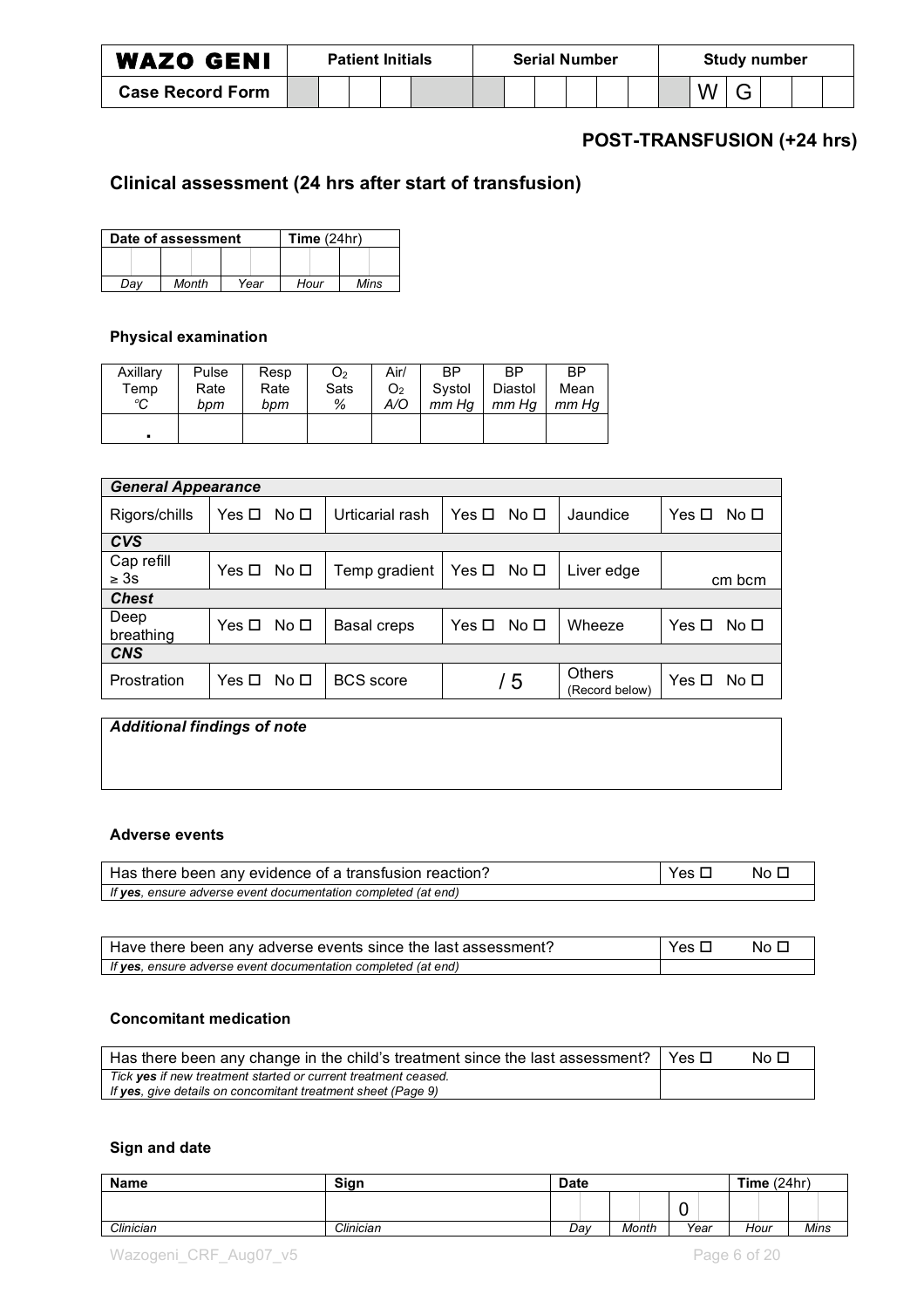| <b>WAZO GENI</b>        | <b>Patient Initials</b> |  |  | <b>Serial Number</b> |  |  |  |  | <b>Study number</b> |  |  |  |   |  |  |  |  |
|-------------------------|-------------------------|--|--|----------------------|--|--|--|--|---------------------|--|--|--|---|--|--|--|--|
| <b>Case Record Form</b> |                         |  |  |                      |  |  |  |  |                     |  |  |  | W |  |  |  |  |

## **POST-TRANSFUSION (Discharge)**

## **Clinical assessment (At discharge)**

|     | Date of assessment |      | Time $(24hr)$ |      |  |  |  |  |
|-----|--------------------|------|---------------|------|--|--|--|--|
|     |                    |      |               |      |  |  |  |  |
| Dav | Month              | Year | Hour          | Mins |  |  |  |  |

#### **Physical examination and symptom assessment**

| Is the child having fevers?                                                                | Yes □      | No □            |            |    |
|--------------------------------------------------------------------------------------------|------------|-----------------|------------|----|
|                                                                                            |            |                 |            |    |
| Is the child jaundiced?                                                                    | Yes $\Box$ | No <sub>D</sub> |            |    |
|                                                                                            |            |                 |            |    |
| Does the child have a rash?                                                                | Yes □      | No <sub>D</sub> |            |    |
| If yes, describe here. Include details of appearance, distribution and associated symptoms |            |                 |            |    |
|                                                                                            |            |                 |            |    |
|                                                                                            |            |                 |            |    |
|                                                                                            |            |                 |            |    |
| Does the child have an enlarged liver?                                                     | Yes $\Box$ | No □            | Liver edge | cm |
| If yes, note cm below costal margin                                                        |            |                 |            |    |
|                                                                                            |            |                 |            |    |
| Are there any other clinical findings of note?                                             | Yes □      | No <sub>D</sub> |            |    |
| If yes, describe below                                                                     |            |                 |            |    |
|                                                                                            |            |                 |            |    |
| Additional clinical findings of note                                                       |            |                 |            |    |
|                                                                                            |            |                 |            |    |
|                                                                                            |            |                 |            |    |
|                                                                                            |            |                 |            |    |

#### **Adverse events**

| Has there been any evidence of a transfusion reaction since last assessment? $\mid$ Yes $\Box$ | No ⊡ |
|------------------------------------------------------------------------------------------------|------|
| If yes, ensure adverse event documentation completed (at end)                                  |      |

| Have there been any adverse events since the last assessment? | Yes $\Box$ | No □ |
|---------------------------------------------------------------|------------|------|
| If yes, ensure adverse event documentation completed (at end) |            |      |

#### **Concomitant and discharge treatment**

| Has there been any change in the child's treatment since the last assessment?   Yes $\Box$   | No □ |
|----------------------------------------------------------------------------------------------|------|
| Tick yes if new treatment started or current treatment ceased (Include DISCHARGE medication) |      |
| If yes, give details on concomitant treatment sheet (Page 9)                                 |      |

#### **Discharge diagnoses**

| <b>Diagnosis</b> |
|------------------|
|                  |
|                  |

| <b>Name</b> | Sign      | <b>Date</b> |              | Time (<br>(24hr) |      |             |  |
|-------------|-----------|-------------|--------------|------------------|------|-------------|--|
|             |           |             |              |                  |      |             |  |
| Clinician   | Clinician | Dav         | <b>Month</b> | Year             | Hour | <b>Mins</b> |  |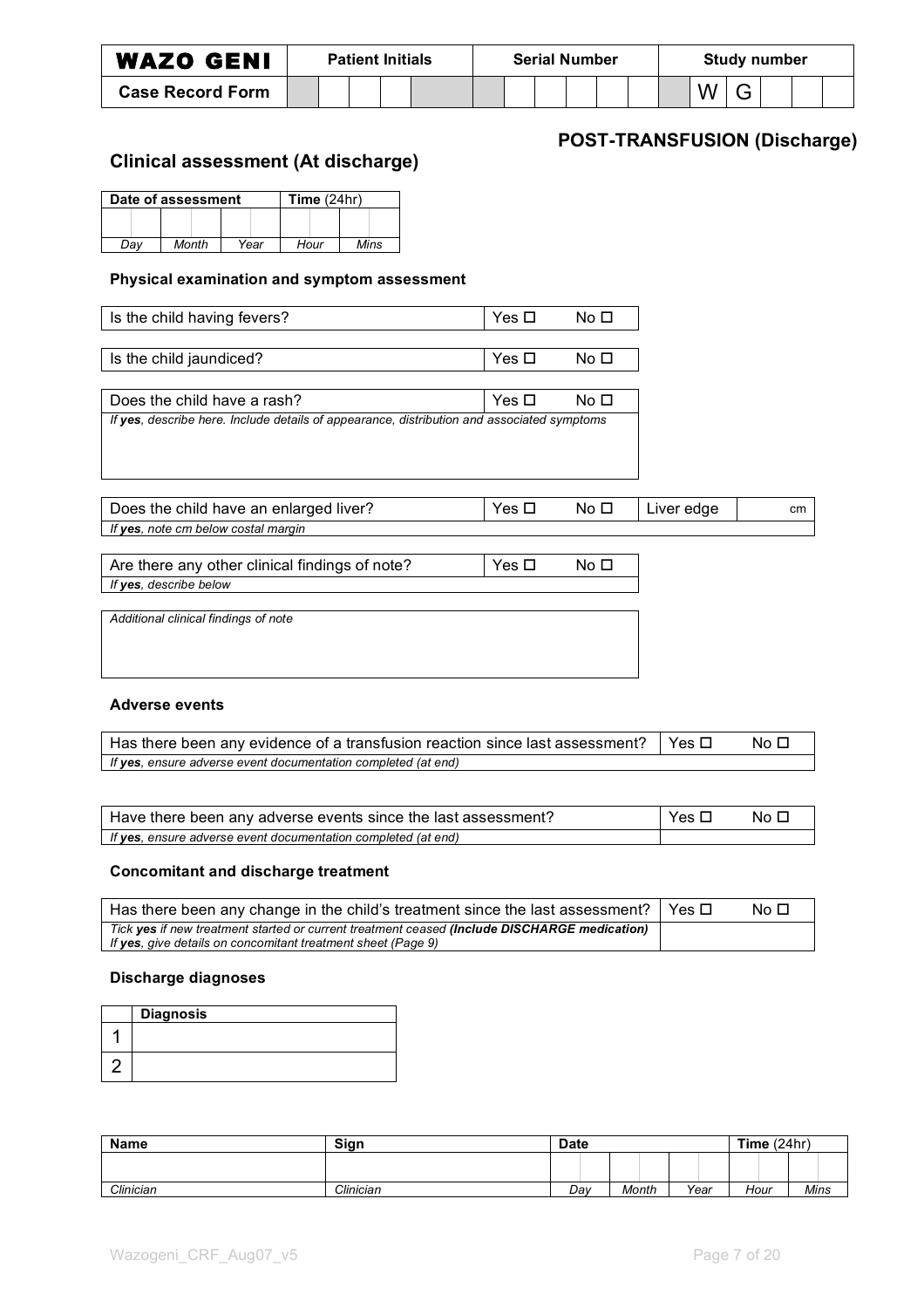| <b>WAZO GENI</b>        |  | <b>Patient Initials</b> |  |  | <b>Serial Number</b> |  | <b>Study number</b> |  |  |  |  |
|-------------------------|--|-------------------------|--|--|----------------------|--|---------------------|--|--|--|--|
| <b>Case Record Form</b> |  |                         |  |  |                      |  |                     |  |  |  |  |

## **POST-TRANSFUSION (28 days)**

### **Clinical assessment (KEMRI out-patients)**

|              | Date of assessment | Time $(24hr)$ |      |      |
|--------------|--------------------|---------------|------|------|
|              |                    |               |      |      |
| Month<br>Dav |                    | Year          | Hour | Mins |

#### **Physical examination and symptom assessment**

| Is the child reported to be having fevers?                                                 | Yes $\Box$ | No □            |            |    |
|--------------------------------------------------------------------------------------------|------------|-----------------|------------|----|
|                                                                                            |            |                 |            |    |
| Is the child jaundiced?                                                                    | Yes $\Box$ | No □            |            |    |
|                                                                                            |            |                 |            |    |
| Does the child have a rash?                                                                | Yes □      | No <sub>1</sub> |            |    |
| If yes, describe here. Include details of appearance, distribution and associated symptoms |            |                 |            |    |
|                                                                                            |            |                 |            |    |
|                                                                                            |            |                 |            |    |
|                                                                                            |            |                 |            |    |
| Does the child have an enlarged liver?                                                     | Yes $\Box$ | No <sub>D</sub> | Liver edge | cm |
| If yes, note cm below costal margin                                                        |            |                 |            |    |
|                                                                                            |            |                 |            |    |
| Are there any other clinical findings of note?                                             | Yes $\Box$ | No <sub>1</sub> |            |    |
| If yes, describe below                                                                     |            |                 |            |    |
|                                                                                            |            |                 |            |    |
| Additional clinical findings of note                                                       |            |                 |            |    |
|                                                                                            |            |                 |            |    |
|                                                                                            |            |                 |            |    |
|                                                                                            |            |                 |            |    |

#### **Adverse events**

| Has there been any evidence of a transfusion reaction since last assessment? | Yes $\Pi$  | No □ |
|------------------------------------------------------------------------------|------------|------|
| If yes, ensure adverse event documentation completed (at end)                |            |      |
|                                                                              |            |      |
| Have there been any adverse events since the last assessment?                | Yes $\Box$ | No □ |

#### **Concomitant treatment**

*If yes, ensure adverse event documentation completed (at end)*

| Has there been any change in the child's treatment since the last assessment?                                                  | Yes $\Box$ | No Li |
|--------------------------------------------------------------------------------------------------------------------------------|------------|-------|
| Tick yes if new treatment started or current treatment ceased.<br>If yes, give details on concomitant treatment sheet (Page 9) |            |       |

#### **Sign and date**

| <b>Name</b> | Sign      | <b>Date</b> |       | Time $(24hr)$ |      |      |  |
|-------------|-----------|-------------|-------|---------------|------|------|--|
|             |           |             |       |               |      |      |  |
| Clinician   | Clinician | Dav         | Month | Year          | Hour | Mins |  |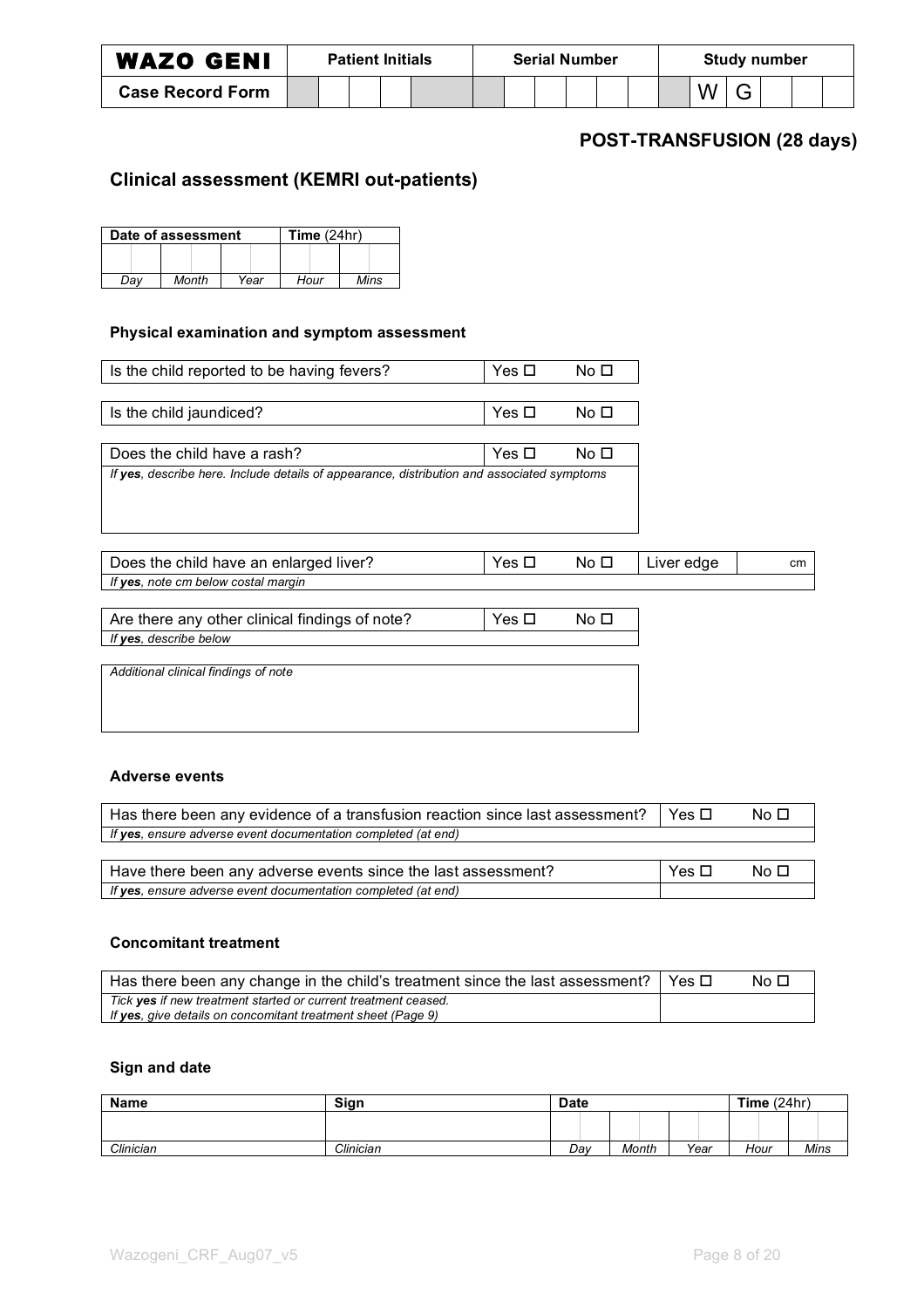| <b>WAZO GENI</b>        |  | <b>Patient Initials</b> |  | <b>Serial Number</b> |  |  | <b>Study number</b> |  |  |  |  |
|-------------------------|--|-------------------------|--|----------------------|--|--|---------------------|--|--|--|--|
| <b>Case Record Form</b> |  |                         |  |                      |  |  |                     |  |  |  |  |

### **CONCOMITANT TREATMENT**

This sheet should provide a record of all treatment that the child has received in addition to a cord **blood transfusion. It can help determine the cause of adverse and serious adverse events.**

**It should be updated, where necessary, at every clinical assessment**

- **Add current or new treatments and start dates**
- **Leave end date open if treatment still ongoing**
- **If treatments have ceased since the last assessment then fill in end date**
- **One-off treatments have the same start and end date**

|                                              |       | Date start |              |  | Date stop |  |      |  |     |  |       |      |
|----------------------------------------------|-------|------------|--------------|--|-----------|--|------|--|-----|--|-------|------|
| Treatment name (Use generic names for drugs) | Route |            | Month<br>Day |  |           |  | Year |  | Day |  | Month | Year |
|                                              |       |            |              |  |           |  |      |  |     |  |       |      |
|                                              |       |            |              |  |           |  |      |  |     |  |       |      |
|                                              |       |            |              |  |           |  |      |  |     |  |       |      |
|                                              |       |            |              |  |           |  |      |  |     |  |       |      |
|                                              |       |            |              |  |           |  |      |  |     |  |       |      |
|                                              |       |            |              |  |           |  |      |  |     |  |       |      |
|                                              |       |            |              |  |           |  |      |  |     |  |       |      |
|                                              |       |            |              |  |           |  |      |  |     |  |       |      |
|                                              |       |            |              |  |           |  |      |  |     |  |       |      |
|                                              |       |            |              |  |           |  |      |  |     |  |       |      |
|                                              |       |            |              |  |           |  |      |  |     |  |       |      |
|                                              |       |            |              |  |           |  |      |  |     |  |       |      |
|                                              |       |            |              |  |           |  |      |  |     |  |       |      |
|                                              |       |            |              |  |           |  |      |  |     |  |       |      |
|                                              |       |            |              |  |           |  |      |  |     |  |       |      |
|                                              |       |            |              |  |           |  |      |  |     |  |       |      |
|                                              |       |            |              |  |           |  |      |  |     |  |       |      |
|                                              |       |            |              |  |           |  |      |  |     |  |       |      |
|                                              |       |            |              |  |           |  |      |  |     |  |       |      |
|                                              |       |            |              |  |           |  |      |  |     |  |       |      |
|                                              |       |            |              |  |           |  |      |  |     |  |       |      |
|                                              |       |            |              |  |           |  |      |  |     |  |       |      |
|                                              |       |            |              |  |           |  |      |  |     |  |       |      |
|                                              |       |            |              |  |           |  |      |  |     |  |       |      |
|                                              |       |            |              |  |           |  |      |  |     |  |       |      |
|                                              |       |            |              |  |           |  |      |  |     |  |       |      |
|                                              |       |            |              |  |           |  |      |  |     |  |       |      |

#### **Checked complete:**

| <b>Name</b>             | Sian                    | <b>Date</b> |       | Time $(24hr)$ |      |             |
|-------------------------|-------------------------|-------------|-------|---------------|------|-------------|
|                         |                         |             |       | ີ             |      |             |
| Investigator or nominee | Investigator or nominee | Dav         | Month | Year          | Hour | <b>Mins</b> |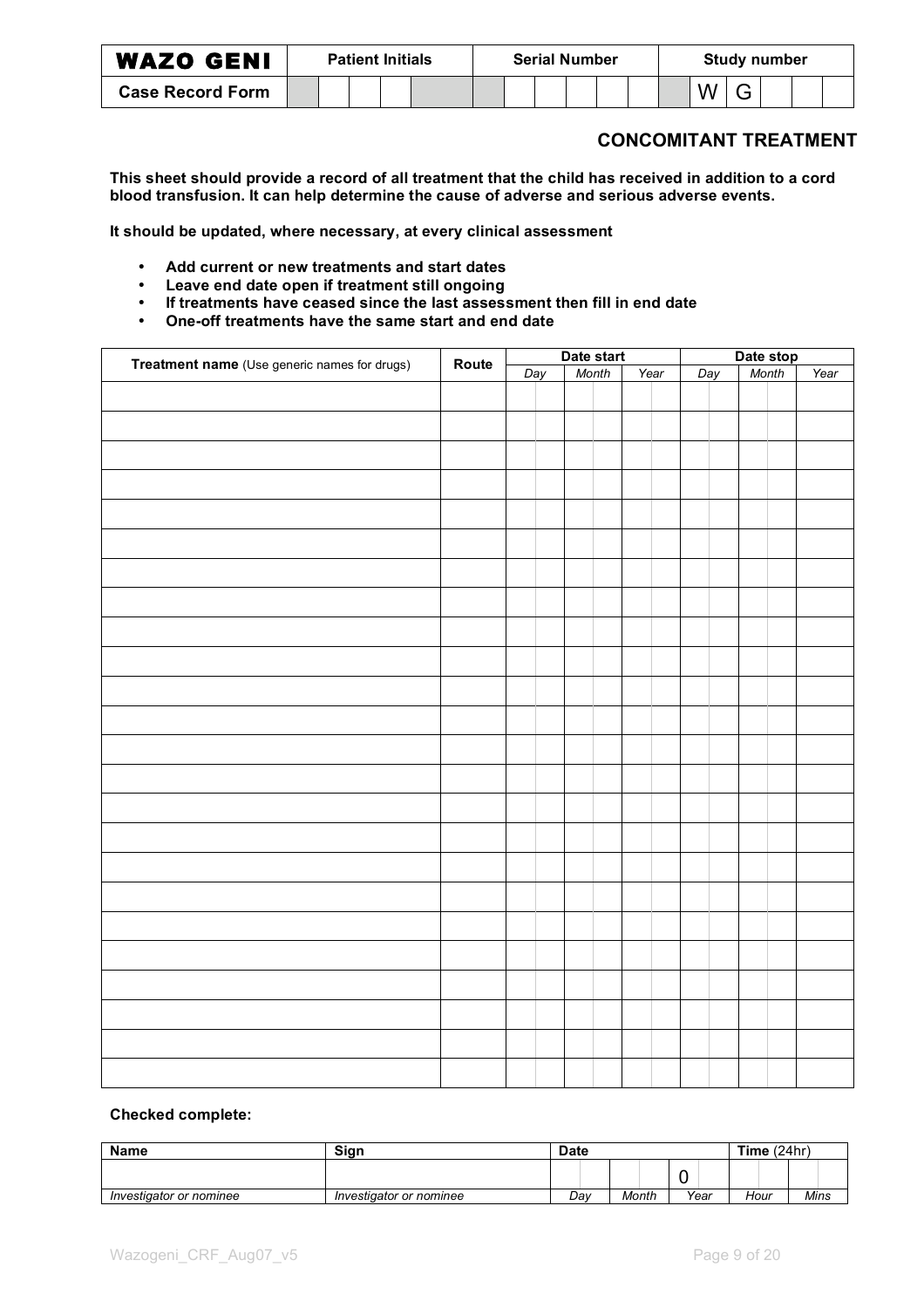| <b>WAZO GENI</b>        | <b>Patient Initials</b> |  |  | <b>Serial Number</b> |  |  |  | <b>Study number</b> |  |  |  |  |  |  |  |  |  |
|-------------------------|-------------------------|--|--|----------------------|--|--|--|---------------------|--|--|--|--|--|--|--|--|--|
| <b>Case Record Form</b> |                         |  |  |                      |  |  |  |                     |  |  |  |  |  |  |  |  |  |

### **TRANSFUSION OBSERVATIONS**

#### **Transfusion observations**

To be completed by nursing staff after the post-transfusion observation period

| How many cord blood units did the child receive? | $2\Box$ |
|--------------------------------------------------|---------|

Was frusemide prescribed? Yes No

*Unit 1*

| Donor unit ID | <b>Expiry date</b> |  | <b>Blood</b><br>group | <b>Volume</b><br>transfused |  |  |  |  |  |    |
|---------------|--------------------|--|-----------------------|-----------------------------|--|--|--|--|--|----|
|               |                    |  |                       |                             |  |  |  |  |  | ml |

|                               |     | Date  |      |      | Time |
|-------------------------------|-----|-------|------|------|------|
|                               | Dav | Month | Year | Hour | Mins |
| <b>Transfusion start time</b> |     |       |      |      |      |
| <b>Transfusion end time</b>   |     |       |      |      |      |

| Was the transfusion completed? | Yes $\Box$ | $N$ o $\Box$ |
|--------------------------------|------------|--------------|

| Was a transfusion reaction suspected?                                            | Yes D | No F |
|----------------------------------------------------------------------------------|-------|------|
| If yes, ensure that MO/CO was informed and adverse event documentation completed |       |      |

*Unit* **2** Not applicable □

| <b>Expiry date</b> |   | <b>Blood</b> | <b>Volume</b> |  |
|--------------------|---|--------------|---------------|--|
| Donor unit ID      |   | group        | transfused    |  |
| $\blacksquare$     | ື |              | mı            |  |

|                               |     | Date  | Time |      |      |
|-------------------------------|-----|-------|------|------|------|
|                               | Dav | Month | Year | Hour | Mins |
| <b>Transfusion start time</b> |     |       |      |      |      |
| <b>Transfusion end time</b>   |     |       |      |      |      |

| Was the transfusion completed? | Yes $\Box$ | No <sub>1</sub> |
|--------------------------------|------------|-----------------|

| Was a transfusion reaction suspected?                                            | Yes $\Box$ | No E |
|----------------------------------------------------------------------------------|------------|------|
| If yes, ensure that MO/CO was informed and adverse event documentation completed |            |      |

| <b>Name</b> | Sign  | <b>Date</b> |       |      | Time $(24hr)$ |      |  |  |  |
|-------------|-------|-------------|-------|------|---------------|------|--|--|--|
|             |       |             |       | ∼    |               |      |  |  |  |
| Nurse       | Nurse | Dav         | Month | Year | Hour          | Mins |  |  |  |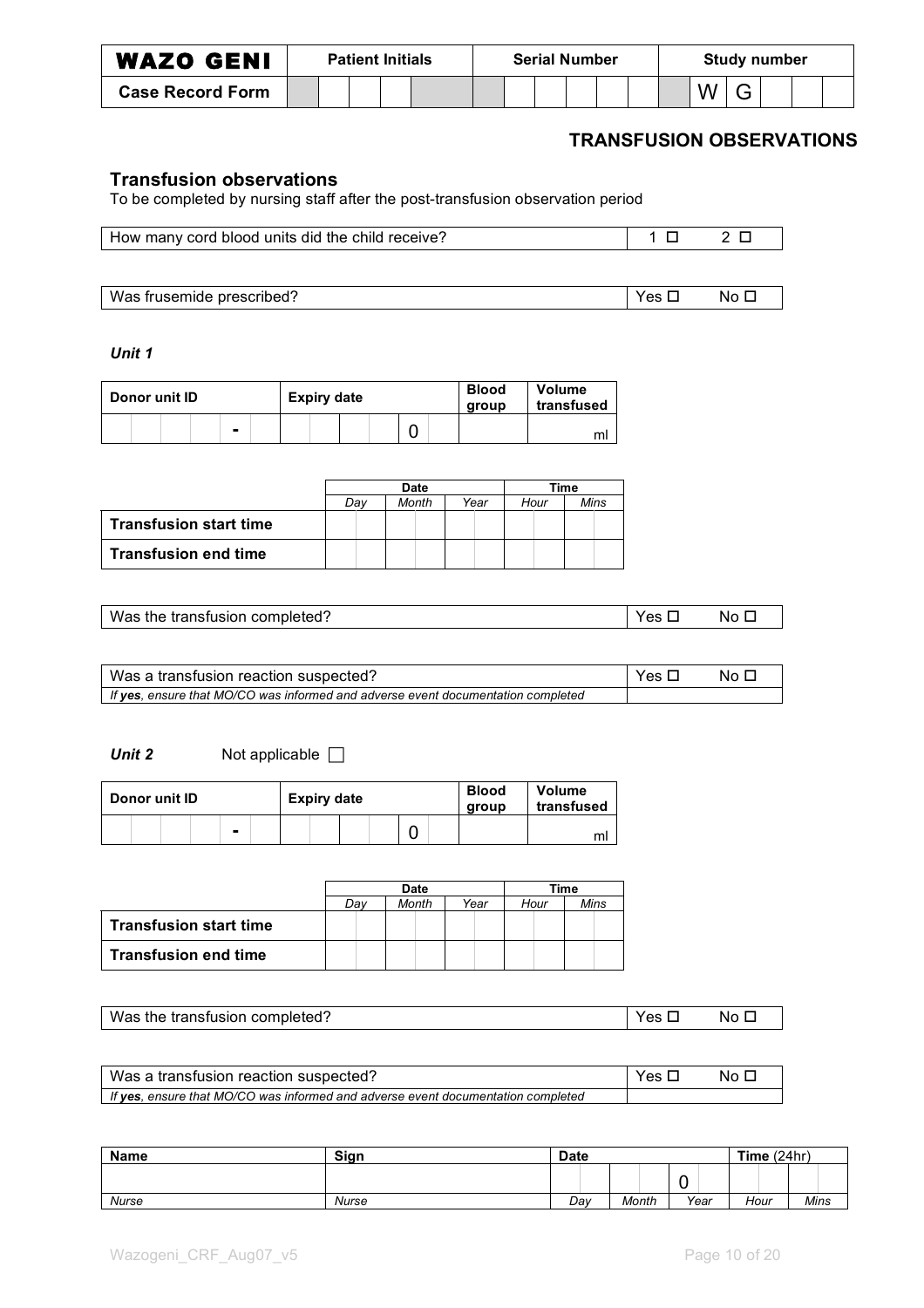| <b>WAZO GENI</b>        |  | <b>Patient Initials</b> |  | <b>Serial Number</b> |  |  |  |  | <b>Study number</b> |  |  |  |  |  |  |
|-------------------------|--|-------------------------|--|----------------------|--|--|--|--|---------------------|--|--|--|--|--|--|
| <b>Case Record Form</b> |  |                         |  |                      |  |  |  |  |                     |  |  |  |  |  |  |

# **POST-TRANSFUSION (35 days)**

# **Follow-up at home**

| Date of visit |       |      |  |  |  |  |  |  |  |  |
|---------------|-------|------|--|--|--|--|--|--|--|--|
|               |       |      |  |  |  |  |  |  |  |  |
| Dav           | Month | Year |  |  |  |  |  |  |  |  |

| l Was the child found at home?             | Yes $\Box$ | No □ |
|--------------------------------------------|------------|------|
| If no, where was the child reported to be? |            |      |
|                                            |            |      |

| If the child was found at home, was the child seen to<br>be alive? | Yes $\Box$ | No □ | $N/A$ $\Box$ |
|--------------------------------------------------------------------|------------|------|--------------|
| Give any details                                                   |            |      |              |
|                                                                    |            |      |              |
|                                                                    |            |      |              |

| If the child was not found at home, was the child<br>reported to be alive? | Yes □ | No ⊡ | $N/A$ $\Box$ |
|----------------------------------------------------------------------------|-------|------|--------------|
| Give any details                                                           |       |      |              |
|                                                                            |       |      |              |

| <b>Name</b>             | Sian                    | <b>Date</b> |       | Time $(24hr)$ |      |      |  |  |
|-------------------------|-------------------------|-------------|-------|---------------|------|------|--|--|
|                         |                         |             |       |               |      |      |  |  |
| Investigator or nominee | Investigator or nominee | Dav         | Month | Year          | Hour | Mins |  |  |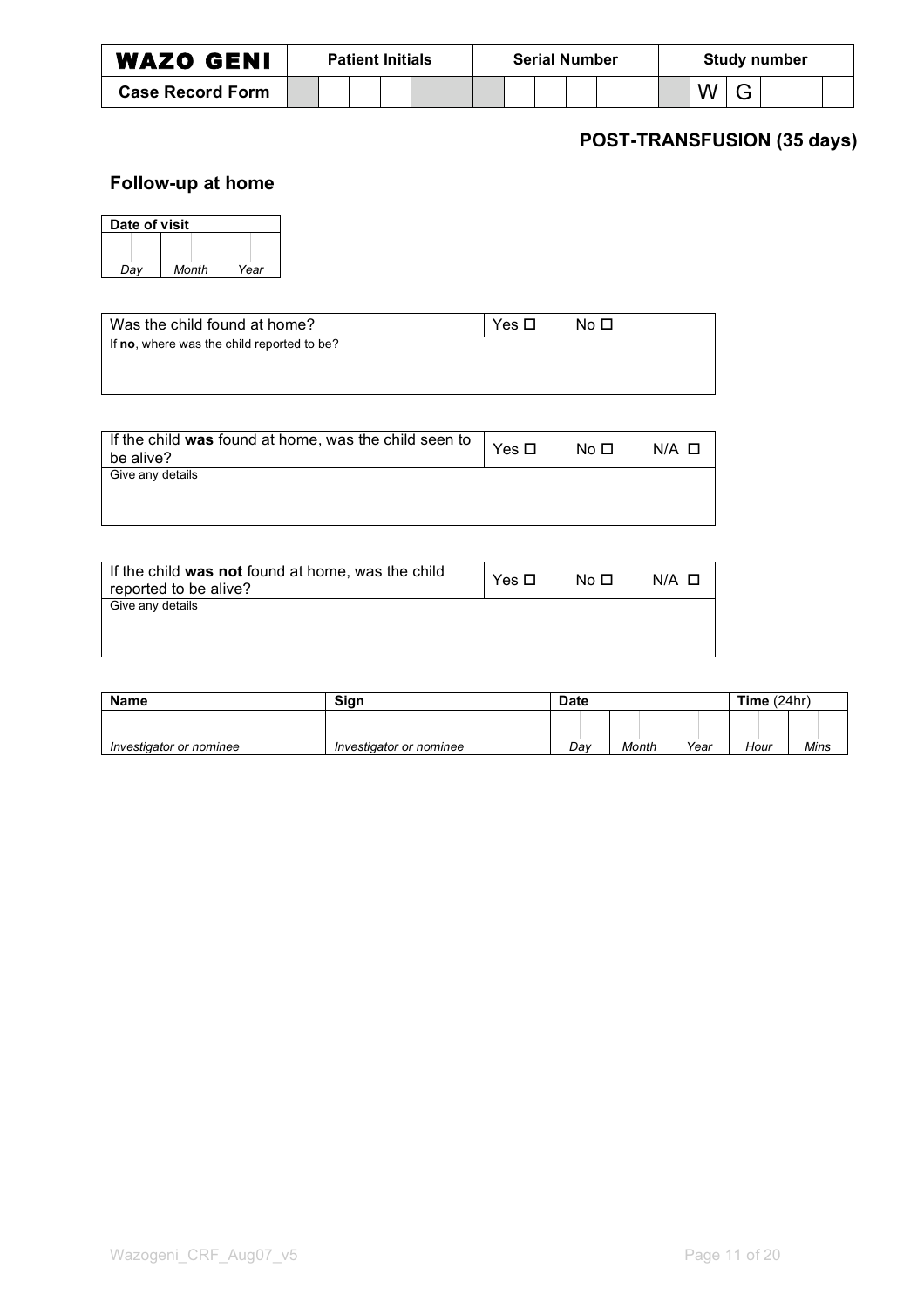|             | <b>WAZO GENI</b>                 |      |      | <b>Patient Initials</b> |                     |  | <b>Serial Number</b> |                           |                             | <b>Study number</b> |  |  |
|-------------|----------------------------------|------|------|-------------------------|---------------------|--|----------------------|---------------------------|-----------------------------|---------------------|--|--|
|             | <b>Case Record Form</b>          |      |      |                         |                     |  |                      |                           | W                           | G                   |  |  |
|             |                                  |      |      |                         |                     |  |                      |                           | <b>LABORATORY DATA (1)</b>  |                     |  |  |
|             | <b>Admission/Pre-transfusion</b> |      |      |                         |                     |  |                      |                           |                             |                     |  |  |
| <b>Date</b> |                                  |      |      |                         | ND= Not Done        |  |                      |                           |                             |                     |  |  |
| Day         | Month                            | Year | Hour | Mins                    |                     |  |                      | NR= No Result             |                             |                     |  |  |
| Haematology |                                  |      |      |                         | <b>Biochemistry</b> |  |                      |                           |                             |                     |  |  |
| <b>RBC</b>  |                                  |      |      | GLU                     |                     |  |                      | pH                        | $\mathbf{1}$ . $\mathbf{1}$ |                     |  |  |
| <b>HGB</b>  |                                  |      |      | SOD                     |                     |  |                      | CAL                       | $\Box$                      |                     |  |  |
| <b>HCT</b>  |                                  |      |      | <b>POT</b>              |                     |  |                      | <b>Malaria microscopy</b> |                             |                     |  |  |
| <b>MCV</b>  |                                  |      |      | <b>CRE</b>              |                     |  |                      |                           |                             | / 100 WBC           |  |  |

PLT |\_\_| |\_\_| |\_\_| SBR |\_\_| |\_\_| |\_\_| |\_\_|\_\_|\_\_| / 500 RBC **Name Sign Bate Reserve Extending Sign Bate Date Time** (24hr)  $\frac{0}{\text{Year}}$ 

*Investigator or nominee Investigator or nominee Day Month Year Hour Mins*

# **Mid-transfusion** (+ 2 Hours from start of transfusion)

| <b>Date</b> |                     |      | Time |            |                                                                                                                                                                                       | ND= Not Done  |
|-------------|---------------------|------|------|------------|---------------------------------------------------------------------------------------------------------------------------------------------------------------------------------------|---------------|
| Day         | Month               | Year | Hour | Mins       |                                                                                                                                                                                       | NR= No Result |
|             |                     |      |      |            |                                                                                                                                                                                       |               |
|             | <b>Biochemistry</b> |      |      |            |                                                                                                                                                                                       |               |
| SOD         | 1  1  1  1  1       |      |      | <b>CRE</b> | 1  1  1  1  1                                                                                                                                                                         |               |
| <b>POT</b>  | $\Box$ $\Box$       |      | CAL  |            | $\begin{array}{c} \hline \end{array} \begin{array}{c} \hline \end{array} \begin{array}{c} \hline \end{array} \begin{array}{c} \hline \end{array} \begin{array}{c} \hline \end{array}$ |               |

| <b>Name</b>             | Sign                    | <b>Date</b> |       | Time $(24hr)$ |      |      |  |  |
|-------------------------|-------------------------|-------------|-------|---------------|------|------|--|--|
|                         |                         |             |       | ∼             |      |      |  |  |
| Investigator or nominee | Investigator or nominee | Dav         | Month | Year          | Hour | Mins |  |  |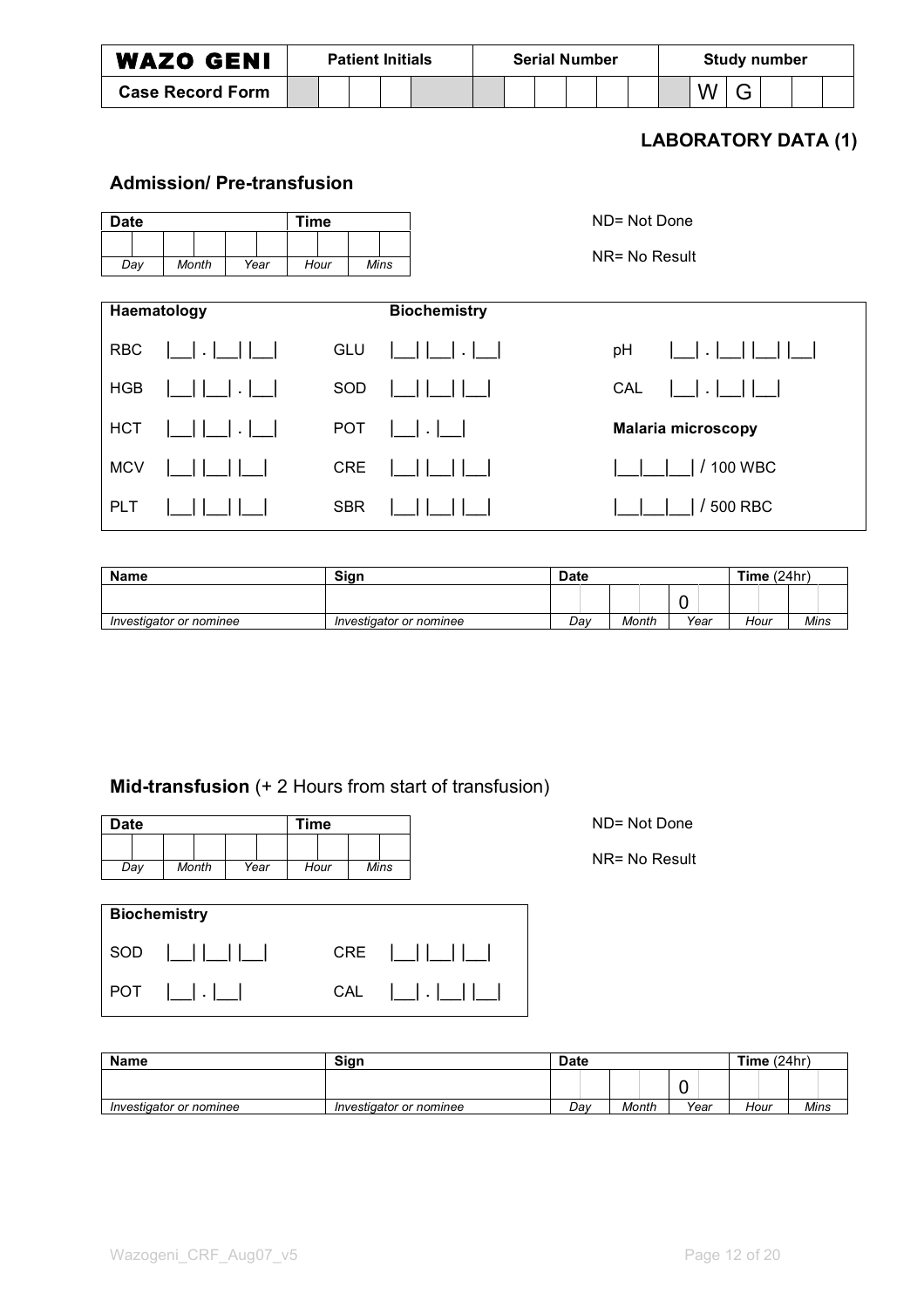| <b>WAZO GENI</b>        | <b>Patient Initials</b> |  |  |  |  | <b>Serial Number</b> |  |  |  |  | Study number |  |  |  |  |  |  |
|-------------------------|-------------------------|--|--|--|--|----------------------|--|--|--|--|--------------|--|--|--|--|--|--|
| <b>Case Record Form</b> |                         |  |  |  |  |                      |  |  |  |  |              |  |  |  |  |  |  |

## **LABORATORY DATA (2)**

# **Post-transfusion** (+ 24 Hours from start of transfusion)

| <b>Date</b> |                   |        | <b>Time</b> |      | ND= Not Done                               |
|-------------|-------------------|--------|-------------|------|--------------------------------------------|
| Day         | Month             | Year   | Hour        | Mins | NR= No Result                              |
|             | Haematology       |        |             |      | <b>Biochemistry</b>                        |
| <b>RBC</b>  | $\Box \cdot \bot$ |        | GLU         |      | pH<br>$\Box$ . $\Box$<br>$  \Box  \cdot  $ |
| <b>HGB</b>  |                   | $\sim$ | SOD         |      | CAL<br>$\cdot$ 1                           |
| <b>HCT</b>  |                   |        | <b>POT</b>  |      | <b>Malaria microscopy</b><br>  .           |
| <b>MCV</b>  |                   |        | <b>CRE</b>  |      | <b>100 WBC</b>                             |
| PLT         |                   |        | <b>SBR</b>  |      | / 500 RBC                                  |

| Name                    | Sign                    | <b>Date</b> |       | Time $(24hr)$ |      |             |  |
|-------------------------|-------------------------|-------------|-------|---------------|------|-------------|--|
|                         |                         |             |       | u             |      |             |  |
| Investigator or nominee | Investigator or nominee | Dav         | Month | Year          | Hour | <b>Mins</b> |  |

# **Follow-up** (28 days after transfusion)

| <b>Date</b> |       | Time |      |  |      |  |      |  |  |
|-------------|-------|------|------|--|------|--|------|--|--|
|             |       |      |      |  |      |  |      |  |  |
| Day         | Month |      | Year |  | Hour |  | Mins |  |  |

|     | Haematology          |                    |
|-----|----------------------|--------------------|
|     | RBC $ \_$ . $ \_$    |                    |
|     | $HGB$                |                    |
|     | $HCT$ $  $ $  $ $  $ | Malaria microscopy |
|     | $MCV$                | / 100 WBC          |
| PLT |                      | / 500 RBC          |

ND= Not Done

NR= No Result

| <b>Name</b>             | <b>Sian</b>             | <b>Date</b> |       |        | Time $(24hr)$ |      |  |  |
|-------------------------|-------------------------|-------------|-------|--------|---------------|------|--|--|
|                         |                         |             |       | -<br>ີ |               |      |  |  |
| Investigator or nominee | Investigator or nominee | Dav         | Month | Year   | Hour          | Mins |  |  |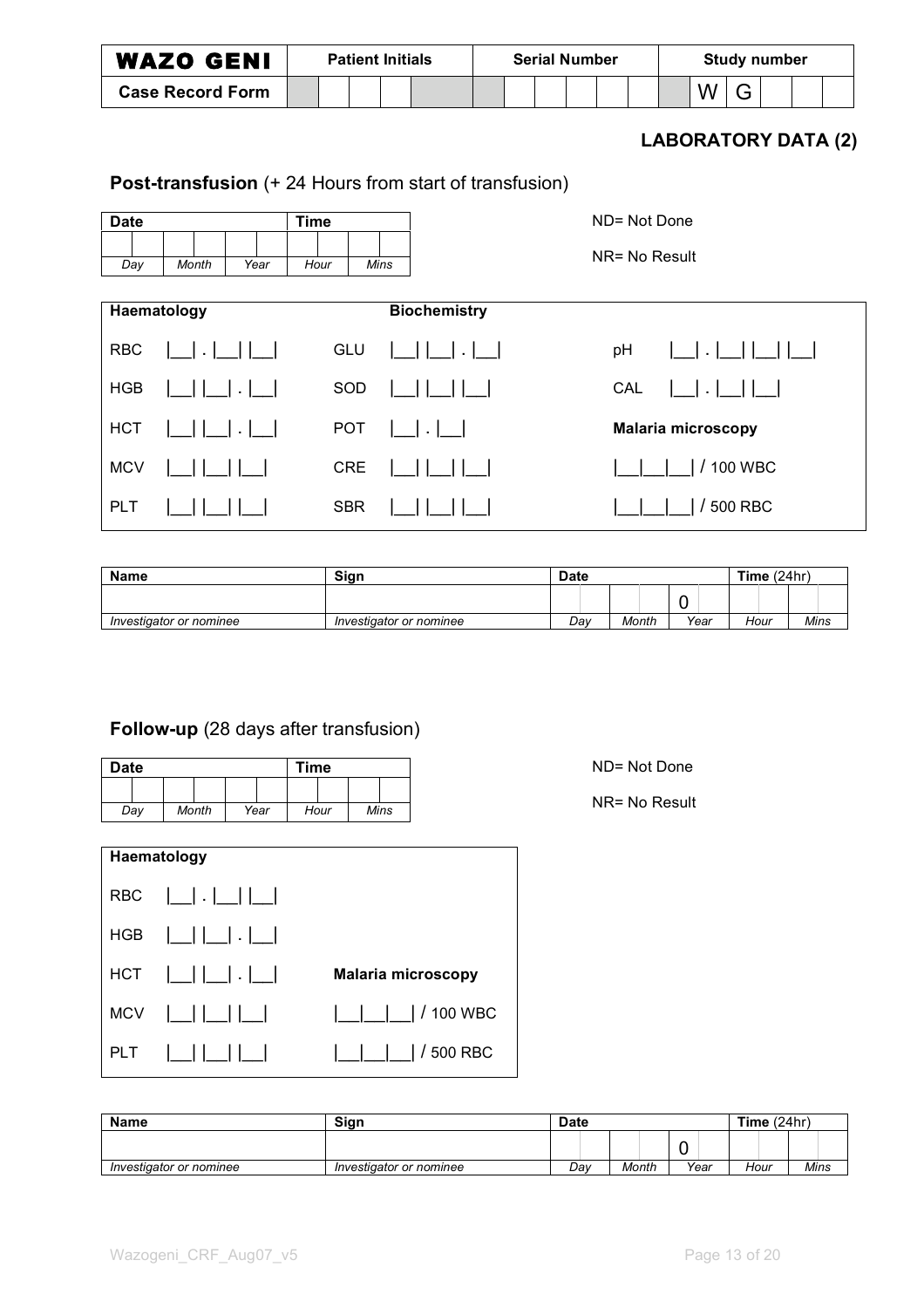| <b>WAZO GENI</b>        |  | <b>Serial Number</b> |  |  |  |  |  | <b>Study number</b> |  |  |  |  |  |  |  |  |  |
|-------------------------|--|----------------------|--|--|--|--|--|---------------------|--|--|--|--|--|--|--|--|--|
| <b>Case Record Form</b> |  |                      |  |  |  |  |  |                     |  |  |  |  |  |  |  |  |  |

### **LABORATORY DATA (3)**

### **Blood bank data**

Child's blood group

*For children less than 4 months of age*

Mother's blood group N/A

How many cord blood units were cross-matched? 1 2

#### *Details of units cross-matched*

| Donor <b>ID</b> |  |   | <b>Expiry date</b> |  |  |  | Pack<br>Weight | Cord<br>Hb | Group | <b>Volume</b><br>issued |  |
|-----------------|--|---|--------------------|--|--|--|----------------|------------|-------|-------------------------|--|
|                 |  | ٠ |                    |  |  |  | ◠              |            |       |                         |  |
|                 |  |   |                    |  |  |  |                |            |       |                         |  |

# **Additional investigations of note**

| Investigation |     | <b>Date</b> |      | <b>Result</b> |
|---------------|-----|-------------|------|---------------|
|               | Day | Month       | Year |               |
|               |     |             |      |               |
|               |     |             |      |               |
|               |     |             |      |               |
|               |     |             |      |               |
|               |     |             |      |               |
|               |     |             |      |               |
|               |     |             |      |               |
|               |     |             |      |               |
|               |     |             |      |               |
|               |     |             |      |               |
|               |     |             |      |               |
|               |     |             |      |               |
|               |     |             |      |               |
|               |     |             |      |               |

| <b>Name</b>             | Sign                    | <b>Date</b> |       |        | Time $(24hr)$ |      |
|-------------------------|-------------------------|-------------|-------|--------|---------------|------|
|                         |                         |             |       | -<br>∼ |               |      |
| Investigator or nominee | Investigator or nominee | Dav         | Month | Year   | Hour          | Mins |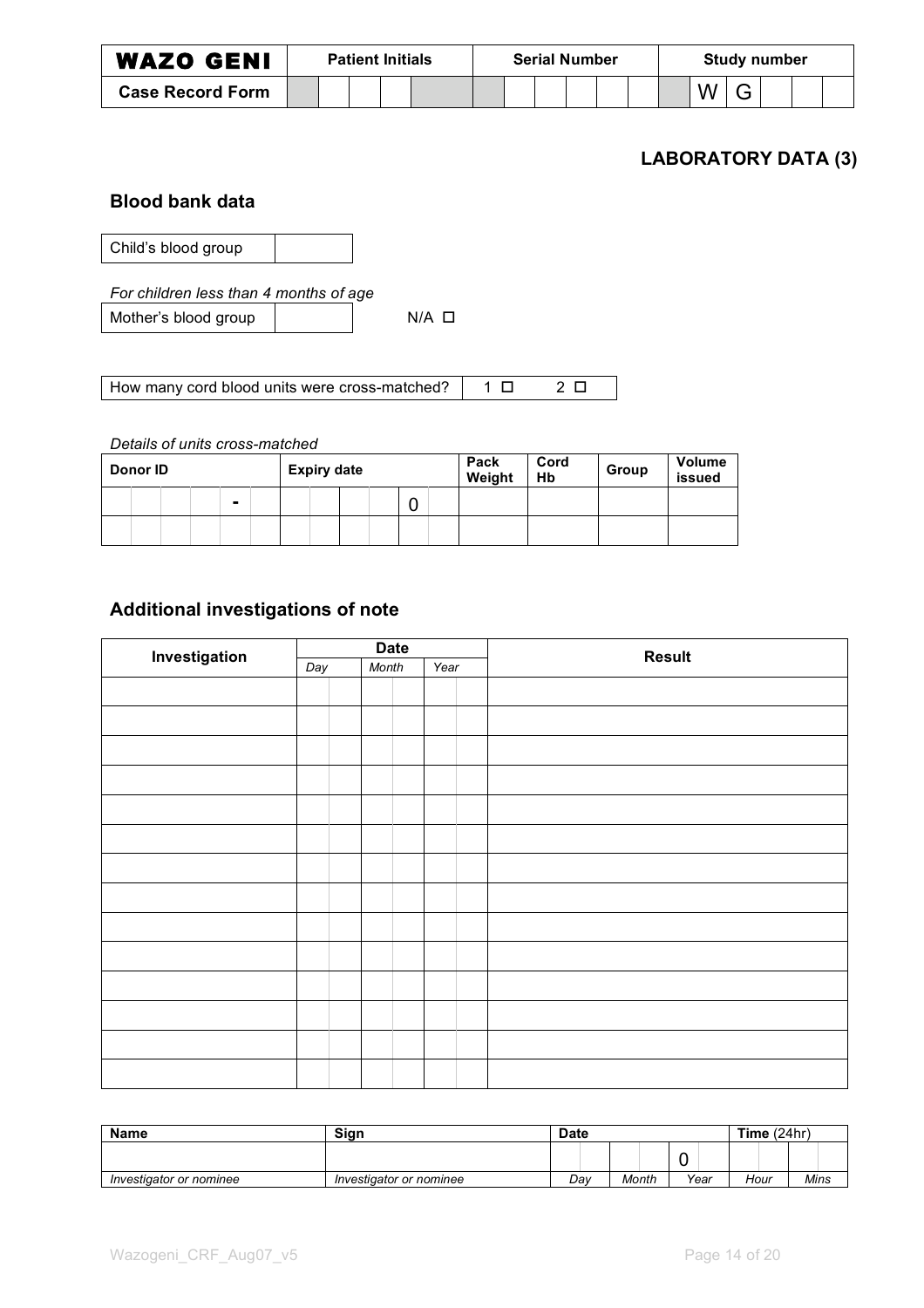| <b>WAZO GENI</b>        | <b>Patient Initials</b> |  |  |  |  |  |  | <b>Serial Number</b> |  | <b>Study number</b> |  |  |  |  |  |
|-------------------------|-------------------------|--|--|--|--|--|--|----------------------|--|---------------------|--|--|--|--|--|
| <b>Case Record Form</b> |                         |  |  |  |  |  |  |                      |  |                     |  |  |  |  |  |

## **ADVERSE EVENTS- DEFINITIONS**

| <b>Adverse event</b>                                              |                                                                                                                                                                                                                               |
|-------------------------------------------------------------------|-------------------------------------------------------------------------------------------------------------------------------------------------------------------------------------------------------------------------------|
| transfusion                                                       | Any untoward medical occurrence which may or may not be related to cord blood                                                                                                                                                 |
|                                                                   |                                                                                                                                                                                                                               |
| Serious adverse event<br>transfusion, which:                      | Any untoward medical occurrence which may or may not be related to cord blood                                                                                                                                                 |
| Is fatal<br>$\bullet$<br>$\bullet$<br>$\bullet$<br>$\bullet$<br>٠ | Is life-threatening<br>Is disabling or incapacitating<br>Prolongs hospitalisation<br>Results in hospitalisation<br>The investigator considers a serious or significant hazard, contraindication,<br>precaution or side-effect |
|                                                                   | Expected serious adverse events of cord blood transfusion are:                                                                                                                                                                |
|                                                                   | 1. Related to blood transfusion in general<br><b>Transfusion reaction</b>                                                                                                                                                     |
|                                                                   | 2. Related to cord blood transfusion in particular<br>Citrate toxicity<br>Hyperkalaemia                                                                                                                                       |
|                                                                   | In the event of ANY serious adverse event please contact the study team immediately                                                                                                                                           |
|                                                                   | <b>Intensity</b> (refers to the <i>maximum</i> intensity)                                                                                                                                                                     |
| Mild                                                              | An event which is tolerated                                                                                                                                                                                                   |
| Moderate                                                          | An event sufficiently discomforting to interfere with daily activity                                                                                                                                                          |
| Severe                                                            | An event which prevents normal daily activities                                                                                                                                                                               |
|                                                                   | Relationship to cord blood transfusion                                                                                                                                                                                        |
| Not related                                                       | The event is definitely not related to cord blood transfusion                                                                                                                                                                 |
| <b>Unlikely</b>                                                   | There are other more likely causes and cord blood transfusion is not<br>suspected as a cause                                                                                                                                  |
| <b>Suspected</b>                                                  | (Reasonal possibility) A direct cause and effect relationship between cord<br>blood transfusion and the event has not been demonstrated but is possible<br>or likely                                                          |
| Probable                                                          | There probably is a direct cause and effect relationship between the event<br>and cord blood transfusion                                                                                                                      |
|                                                                   | Please ensure that all adverse events are fully documented                                                                                                                                                                    |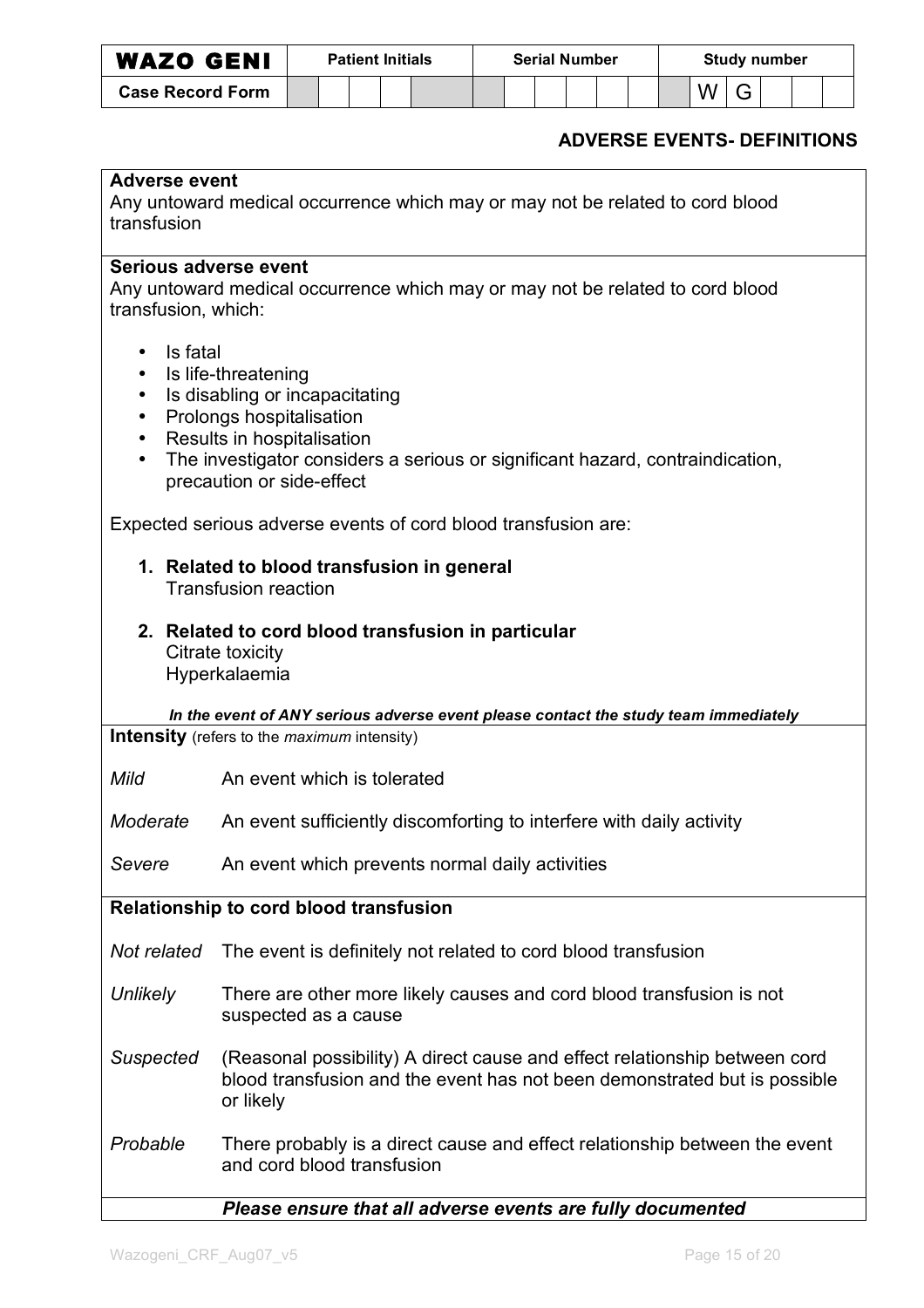| <b>WAZO GENI</b>        | <b>Patient Initials</b> |  |  |  |  |  | <b>Serial Number</b> |  |  |  |  |  | <b>Study number</b> |  |  |  |  |  |
|-------------------------|-------------------------|--|--|--|--|--|----------------------|--|--|--|--|--|---------------------|--|--|--|--|--|
| <b>Case Record Form</b> |                         |  |  |  |  |  |                      |  |  |  |  |  |                     |  |  |  |  |  |

# **NON-SERIOUS ADVERSE EVENTS (1)**

| Tick $(\boxtimes)$ where appropriate       |  |             |     |       |          |      |                                                 |             |  |               |  |
|--------------------------------------------|--|-------------|-----|-------|----------|------|-------------------------------------------------|-------------|--|---------------|--|
| Adverse event                              |  | AF1         |     |       |          |      |                                                 |             |  |               |  |
|                                            |  | <b>Date</b> |     |       |          |      |                                                 | <b>Time</b> |  |               |  |
| Onset date and time                        |  |             |     |       |          | O    |                                                 |             |  |               |  |
| End date and time                          |  |             |     |       |          | O    |                                                 |             |  |               |  |
| Leave blank if ongoing                     |  | Day         |     | Month |          | Year |                                                 | Hour        |  | Mins          |  |
| Outcome                                    |  | Resolved    |     |       |          |      | Ongoing                                         |             |  | Died          |  |
| If died complete SAE form                  |  |             |     |       |          |      |                                                 |             |  |               |  |
| <b>Maximum intensity</b>                   |  | Mild        |     |       |          |      | Moderate                                        |             |  | Severe        |  |
|                                            |  |             |     |       |          |      |                                                 |             |  |               |  |
| <b>Action with regard</b><br>to cord blood |  | None        |     |       |          |      | Stopped                                         |             |  | Interrupted & |  |
| transfusion                                |  |             |     |       |          |      |                                                 |             |  | restarted     |  |
| <b>Relationship to cord</b>                |  | <b>Not</b>  |     |       | Unlikely |      |                                                 | Suspected   |  | Probable      |  |
| blood transfusion                          |  | related     |     |       |          |      |                                                 |             |  |               |  |
|                                            |  |             | Yes |       |          |      |                                                 |             |  | No $\Gamma$   |  |
| Corrective therapy                         |  |             |     |       |          |      | Record details in concomitant treatment section |             |  |               |  |

| Name                    | Sian                    | <b>Date</b> |       |        | Time $(24hr)$ |      |
|-------------------------|-------------------------|-------------|-------|--------|---------------|------|
|                         |                         |             |       | ,<br>∼ |               |      |
| Investigator or nominee | Investigator or nominee | Dav         | Month | Year   | Hour          | Mins |

| Tick $(\boxtimes)$ where appropriate |  |  |  |  |
|--------------------------------------|--|--|--|--|
|--------------------------------------|--|--|--|--|

| $\sum$<br>Adverse event      | AE <sub>2</sub>                                 |       |          |      |          |             |  |               |  |
|------------------------------|-------------------------------------------------|-------|----------|------|----------|-------------|--|---------------|--|
|                              |                                                 |       |          |      |          |             |  |               |  |
|                              | Date                                            |       |          |      |          | <b>Time</b> |  |               |  |
| <b>Onset date and time</b>   |                                                 |       |          | 0    |          |             |  |               |  |
| End date and time            |                                                 |       |          | O    |          |             |  |               |  |
| Leave blank if ongoing       | Day                                             | Month |          | Year |          | Hour        |  | Mins          |  |
| Outcome                      | Resolved                                        |       |          |      | Ongoing  |             |  | Died          |  |
| If died complete SAE form    |                                                 |       |          |      |          |             |  |               |  |
| <b>Maximum intensity</b>     | Mild                                            |       |          |      | Moderate |             |  | Severe        |  |
|                              |                                                 |       |          |      |          |             |  |               |  |
| <b>Action with regard</b>    | None                                            |       |          |      | Stopped  |             |  | Interrupted & |  |
| to cord blood<br>transfusion |                                                 |       |          |      |          |             |  | restarted     |  |
| <b>Relationship to cord</b>  | Not                                             |       | Unlikely |      |          | Suspected   |  | Probable      |  |
| blood transfusion            | related                                         |       |          |      |          |             |  |               |  |
| <b>Corrective therapy</b>    |                                                 | Yes   |          |      |          | No.         |  |               |  |
|                              | Record details in concomitant treatment section |       |          |      |          |             |  |               |  |

| <b>Name</b>             | Sign                    | <b>Date</b> |       |      | Time $(24hr)$ |      |
|-------------------------|-------------------------|-------------|-------|------|---------------|------|
|                         |                         |             |       |      |               |      |
| Investigator or nominee | Investigator or nominee | Dav         | Month | Year | Hour          | Mins |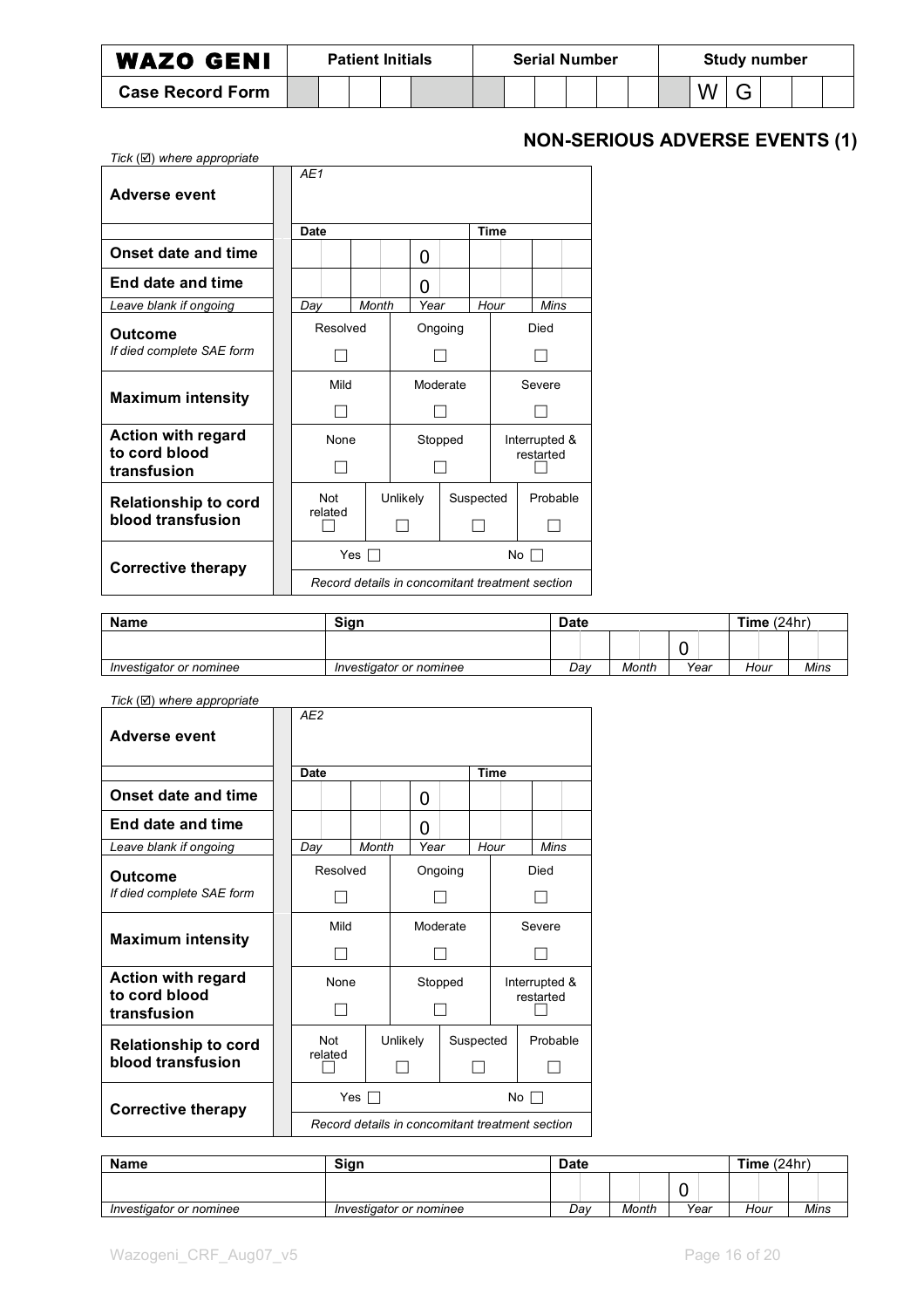| <b>WAZO GENI</b>        |  | <b>Patient Initials</b> | <b>Serial Number</b> |  |  |  |  | <b>Study number</b> |  |  |  |  |  |  |
|-------------------------|--|-------------------------|----------------------|--|--|--|--|---------------------|--|--|--|--|--|--|
| <b>Case Record Form</b> |  |                         |                      |  |  |  |  |                     |  |  |  |  |  |  |

# **NON-SERIOUS ADVERSE EVENTS (2)**

| Tick $(\boxtimes)$ where appropriate |             |     |       |          |      |             |             |  |                                                 |  |
|--------------------------------------|-------------|-----|-------|----------|------|-------------|-------------|--|-------------------------------------------------|--|
|                                      | AE3         |     |       |          |      |             |             |  |                                                 |  |
| Adverse event                        |             |     |       |          |      |             |             |  |                                                 |  |
|                                      | <b>Date</b> |     |       |          |      |             | <b>Time</b> |  |                                                 |  |
| Onset date and time                  |             |     |       |          | O    |             |             |  |                                                 |  |
| End date and time                    |             |     |       |          | O    |             |             |  |                                                 |  |
| Leave blank if ongoing               | Day         |     | Month |          | Year |             | Hour        |  | Mins                                            |  |
| Outcome                              | Resolved    |     |       |          |      | Ongoing     |             |  | Died                                            |  |
| If died complete SAE form            |             |     |       |          |      |             |             |  |                                                 |  |
| <b>Maximum intensity</b>             | Mild        |     |       |          |      | Moderate    |             |  | Severe                                          |  |
|                                      |             |     |       |          |      |             |             |  |                                                 |  |
| <b>Action with regard</b>            | None        |     |       |          |      | Stopped     |             |  | Interrupted &                                   |  |
| to cord blood<br>transfusion         |             |     |       |          |      |             |             |  | restarted                                       |  |
| <b>Relationship to cord</b>          | <b>Not</b>  |     |       | Unlikely |      |             | Suspected   |  | Probable                                        |  |
| blood transfusion                    | related     |     |       |          |      |             |             |  |                                                 |  |
| Corrective therapy                   |             | Yes |       |          |      | No $\Gamma$ |             |  |                                                 |  |
|                                      |             |     |       |          |      |             |             |  | Record details in concomitant treatment section |  |

| Name                    | Sian                    | <b>Date</b> |     |       |        | Time $(24hr)$ |      |
|-------------------------|-------------------------|-------------|-----|-------|--------|---------------|------|
|                         |                         |             |     |       | ,<br>∼ |               |      |
| Investigator or nominee | Investigator or nominee |             | Dav | Month | Year   | Hour          | Mins |

| Tick $(\boxtimes)$ where appropriate |  |  |  |  |
|--------------------------------------|--|--|--|--|
|--------------------------------------|--|--|--|--|

| $\sum_{i=1}^{n}$             | AE4                                             |       |          |         |                 |             |               |           |  |
|------------------------------|-------------------------------------------------|-------|----------|---------|-----------------|-------------|---------------|-----------|--|
| Adverse event                |                                                 |       |          |         |                 |             |               |           |  |
|                              | <b>Date</b>                                     |       |          |         |                 | <b>Time</b> |               |           |  |
| <b>Onset date and time</b>   |                                                 |       |          | 0       |                 |             |               |           |  |
| <b>End date and time</b>     |                                                 |       |          | 0       |                 |             |               |           |  |
| Leave blank if ongoing       | Day                                             | Month |          | Year    |                 | Hour        |               | Mins      |  |
| Outcome                      | Resolved                                        |       |          |         | Ongoing         |             |               | Died      |  |
| If died complete SAE form    |                                                 |       |          |         |                 |             |               |           |  |
| <b>Maximum intensity</b>     | Mild                                            |       |          |         | Moderate        |             |               | Severe    |  |
|                              |                                                 |       |          |         |                 |             |               |           |  |
| <b>Action with regard</b>    | None                                            |       |          | Stopped |                 |             | Interrupted & |           |  |
| to cord blood<br>transfusion |                                                 |       |          |         |                 |             |               | restarted |  |
| <b>Relationship to cord</b>  | <b>Not</b>                                      |       | Unlikely |         |                 | Suspected   |               | Probable  |  |
| blood transfusion            | related                                         |       |          |         |                 |             |               |           |  |
| <b>Corrective therapy</b>    |                                                 | Yes   |          |         | No <sub>l</sub> |             |               |           |  |
|                              | Record details in concomitant treatment section |       |          |         |                 |             |               |           |  |

| <b>Name</b>             | Sign                    | <b>Date</b> |       |      | Time $(24hr)$ |      |
|-------------------------|-------------------------|-------------|-------|------|---------------|------|
|                         |                         |             |       |      |               |      |
| Investigator or nominee | Investigator or nominee | Dav         | Month | Year | Hour          | Mins |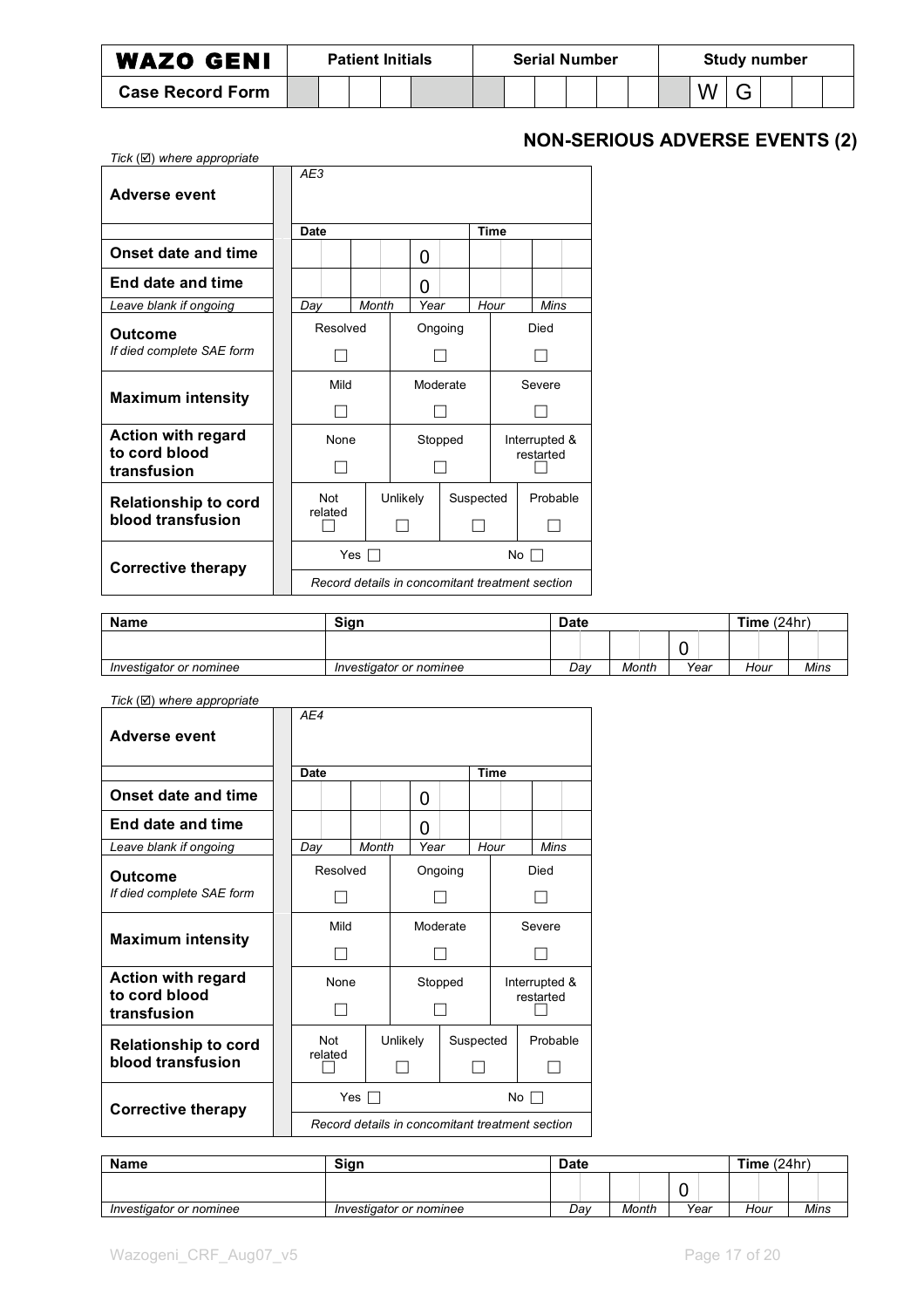| <b>WAZO GENI</b>        |  | <b>Patient Initials</b> | <b>Serial Number</b> |  |  |  |  | <b>Study number</b> |  |  |  |  |  |  |
|-------------------------|--|-------------------------|----------------------|--|--|--|--|---------------------|--|--|--|--|--|--|
| <b>Case Record Form</b> |  |                         |                      |  |  |  |  |                     |  |  |  |  |  |  |

# **NON-SERIOUS ADVERSE EVENTS (3)**

| Tick $(\boxtimes)$ where appropriate |             |     |       |          |      |           |             |      |                                                 |  |
|--------------------------------------|-------------|-----|-------|----------|------|-----------|-------------|------|-------------------------------------------------|--|
| <b>Adverse event</b>                 | AE5         |     |       |          |      |           |             |      |                                                 |  |
|                                      | <b>Date</b> |     |       |          |      |           | <b>Time</b> |      |                                                 |  |
| Onset date and time                  |             |     |       |          | 0    |           |             |      |                                                 |  |
| End date and time                    |             |     |       |          | O    |           |             |      |                                                 |  |
| Leave blank if ongoing               | Day         |     | Month |          | Year |           | Hour        |      | Mins                                            |  |
| Outcome                              | Resolved    |     |       |          |      | Ongoing   |             | Died |                                                 |  |
| If died complete SAE form            |             |     |       |          |      |           |             |      |                                                 |  |
| <b>Maximum intensity</b>             | Mild        |     |       |          |      | Moderate  |             |      | Severe                                          |  |
|                                      |             |     |       |          |      |           |             |      |                                                 |  |
| <b>Action with regard</b>            | None        |     |       |          |      | Stopped   |             |      | Interrupted &                                   |  |
| to cord blood<br>transfusion         |             |     |       |          |      |           |             |      | restarted                                       |  |
| <b>Relationship to cord</b>          | <b>Not</b>  |     |       | Unlikely |      |           | Suspected   |      | Probable                                        |  |
| blood transfusion                    | related     |     |       |          |      |           |             |      |                                                 |  |
| <b>Corrective therapy</b>            |             | Yes |       |          |      | No $\Box$ |             |      |                                                 |  |
|                                      |             |     |       |          |      |           |             |      | Record details in concomitant treatment section |  |

| <b>Name</b>             | Sian                    | <b>Date</b> |       |      | Time $(24hr)$ |      |
|-------------------------|-------------------------|-------------|-------|------|---------------|------|
|                         |                         |             |       | ∼    |               |      |
| Investigator or nominee | Investigator or nominee | Dav         | Month | Year | Hour          | Mins |

| Tick $(\boxtimes)$ where appropriate |  |  |  |  |
|--------------------------------------|--|--|--|--|
|--------------------------------------|--|--|--|--|

| $\sum$                       | AE6                                             |       |          |      |          |             |     |               |  |
|------------------------------|-------------------------------------------------|-------|----------|------|----------|-------------|-----|---------------|--|
| Adverse event                |                                                 |       |          |      |          |             |     |               |  |
|                              | Date                                            |       |          |      |          | <b>Time</b> |     |               |  |
| <b>Onset date and time</b>   |                                                 |       |          | 0    |          |             |     |               |  |
| End date and time            |                                                 |       |          | O    |          |             |     |               |  |
| Leave blank if ongoing       | Day                                             | Month |          | Year |          | Hour        |     | Mins          |  |
| Outcome                      | Resolved                                        |       |          |      | Ongoing  |             |     | Died          |  |
| If died complete SAE form    |                                                 |       |          |      |          |             |     |               |  |
|                              | Mild                                            |       |          |      | Moderate |             |     | Severe        |  |
| <b>Maximum intensity</b>     |                                                 |       |          |      |          |             |     |               |  |
| <b>Action with regard</b>    | None                                            |       |          |      | Stopped  |             |     | Interrupted & |  |
| to cord blood<br>transfusion |                                                 |       |          |      |          |             |     | restarted     |  |
| <b>Relationship to cord</b>  | Not                                             |       | Unlikely |      |          | Suspected   |     | Probable      |  |
| blood transfusion            | related                                         |       |          |      |          |             |     |               |  |
| <b>Corrective therapy</b>    |                                                 | Yes   |          |      |          |             | No. |               |  |
|                              | Record details in concomitant treatment section |       |          |      |          |             |     |               |  |

| <b>Name</b>             | <b>Sian</b>             | <b>Date</b> |       |      | Time $(24hr)$ |      |
|-------------------------|-------------------------|-------------|-------|------|---------------|------|
|                         |                         |             |       | -    |               |      |
| Investigator or nominee | Investigator or nominee | Dav         | Month | Year | Hour          | Mins |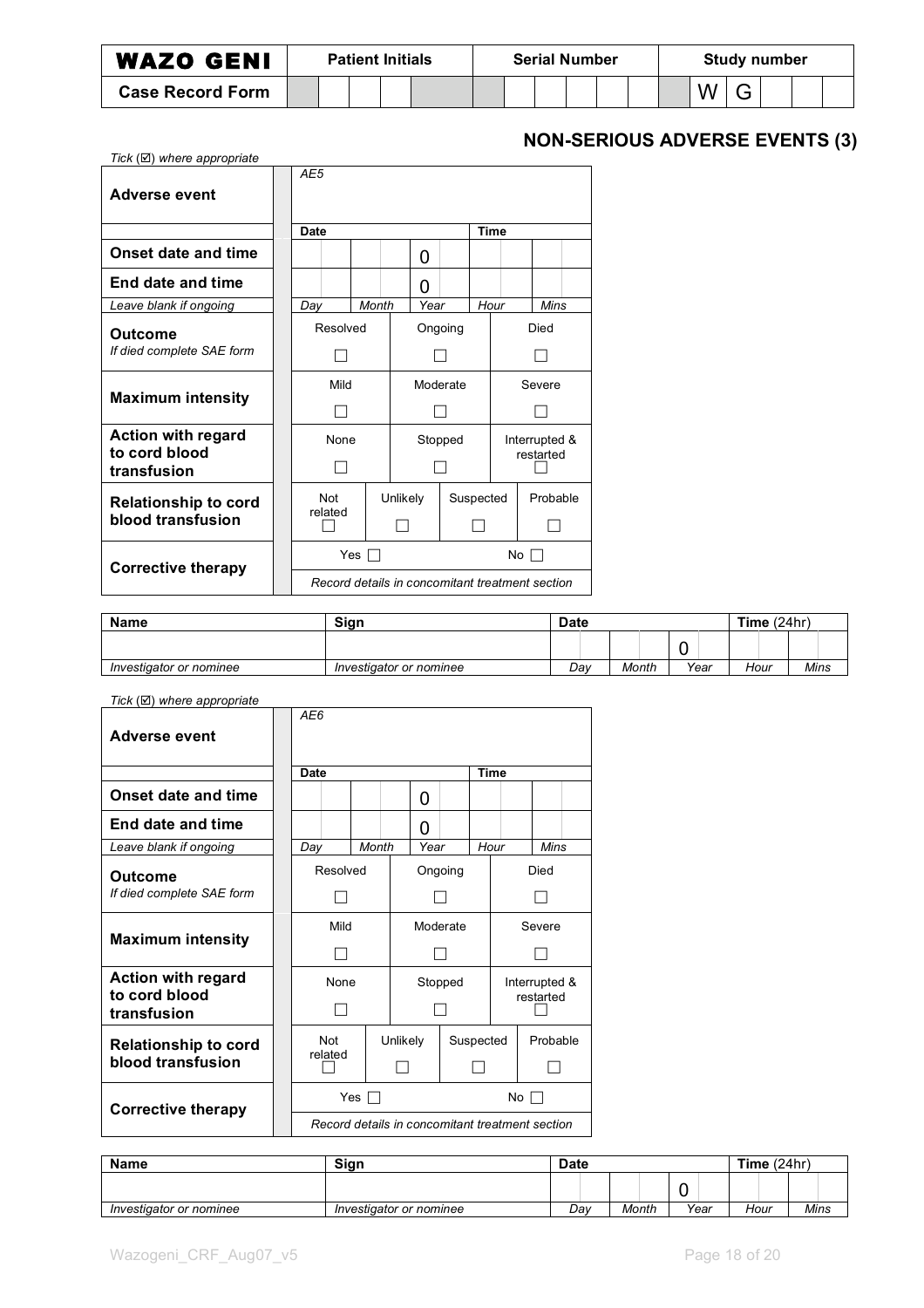| <b>WAZO GENI</b>        |  | <b>Patient Initials</b> |  |  | <b>Serial Number</b> |  |  | <b>Study number</b> |  |  |
|-------------------------|--|-------------------------|--|--|----------------------|--|--|---------------------|--|--|
| <b>Case Record Form</b> |  |                         |  |  |                      |  |  |                     |  |  |

## **SERIOUS ADVERSE EVENTS (1)**

| Name and designation of person reporting SAE |                    |
|----------------------------------------------|--------------------|
| Name                                         | <b>Designation</b> |
|                                              |                    |
|                                              |                    |

| Tick $(\boxtimes)$ where appropriate |                  |                                                 |       |          |      |          |               |    |             |  |  |
|--------------------------------------|------------------|-------------------------------------------------|-------|----------|------|----------|---------------|----|-------------|--|--|
| <b>Serious Adverse</b><br>Event      | SAF <sub>1</sub> |                                                 |       |          |      |          |               |    |             |  |  |
|                                      | Date             |                                                 |       |          |      |          | <b>Time</b>   |    |             |  |  |
| <b>Onset date and time</b>           |                  |                                                 |       |          | 0    |          |               |    |             |  |  |
| End date and time                    |                  |                                                 |       |          | O    |          |               |    |             |  |  |
| Leave blank if ongoing               | Day              |                                                 | Month |          | Year |          | Hour          |    | <b>Mins</b> |  |  |
| Outcome                              |                  | Resolved                                        |       |          |      | Ongoing  |               |    | Died        |  |  |
| If died, see below                   |                  |                                                 |       |          |      |          |               |    |             |  |  |
|                                      |                  | Mild                                            |       |          |      | Moderate |               |    | Severe      |  |  |
| <b>Maximum intensity</b>             |                  |                                                 |       |          |      |          |               |    |             |  |  |
| <b>Action with regard</b>            |                  | None                                            |       |          |      | Stopped  | Interrupted & |    |             |  |  |
| to cord blood<br>transfusion         |                  |                                                 |       |          |      |          |               |    | restarted   |  |  |
| <b>Relationship to cord</b>          | Not              |                                                 |       | Unlikely |      |          | Suspected     |    | Probable    |  |  |
| blood transfusion                    | related          |                                                 |       |          |      |          |               |    |             |  |  |
| Corrective therapy                   |                  | Yes                                             |       |          |      |          |               | No |             |  |  |
|                                      |                  | Record details in concomitant treatment section |       |          |      |          |               |    |             |  |  |

| Reason for considering<br>this an SAE:                                                                               |
|----------------------------------------------------------------------------------------------------------------------|
| □ Fatal                                                                                                              |
| $\Box$ Life-threatening                                                                                              |
| $\Box$ Disabling/ Incapacitating                                                                                     |
| □ Hospitalisation prolonged                                                                                          |
| □ Results in hospitalisation                                                                                         |
| Investigator considers serious<br>$\Box$<br>or significant hazard,<br>contraindication, precaution or<br>side-effect |
|                                                                                                                      |
| Assessment<br>The SAE is probably associated<br>with:                                                                |
| $\Box$ The study design or<br>procedures (but not cord blood<br>transfusion itself)                                  |
| $\Box$ A saileachd an different form                                                                                 |

 $\Box$  Another condition (e.g condition under study, intercurrent illness)

 $\Box$  An intervention other than cord blood transfusion

*Death certification* Not applicable

| Date of death            |  | Time of death | Place of death                     |                              |
|--------------------------|--|---------------|------------------------------------|------------------------------|
|                          |  |               |                                    |                              |
|                          |  |               | Sub-location or Health Institution | <b>District</b>              |
|                          |  |               |                                    |                              |
| Immediate cause of death |  |               | <b>Antecedent causes</b>           | Other significant conditions |
| a)                       |  | b)            |                                    |                              |

| <b>Name</b>  | <b>Sian</b>  | <b>Date</b> |       |      | Time $(24hr)$ |      |
|--------------|--------------|-------------|-------|------|---------------|------|
|              |              |             |       | ∼    |               |      |
| Investigator | Investigator | Day         | Month | Year | Hour          | Mins |

*Now complete the SAE documentation*

*on the following*